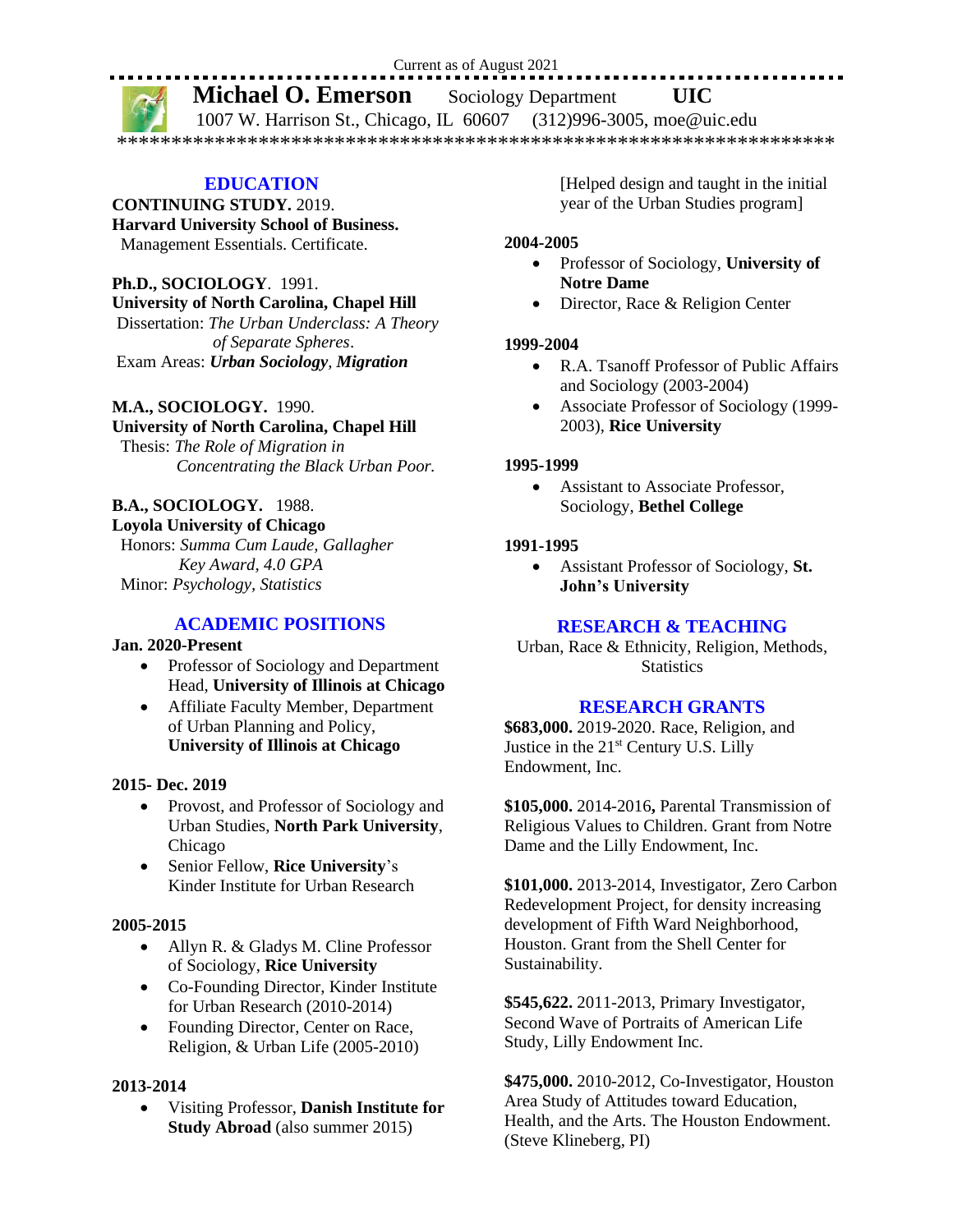**\$200,000.** 2008-2009, Transition grant to Second Wave of Portraits of American Life Study, Notre Dame.

**\$190,149.** 2007-2009, Co-PI, "Immigrant Urban Religion and the Changing Face of American Civic Life." Russell Sage Foundation.

**\$201,454.** 2006-2007, Primary Investigator, "Coastal Industrial Cities: Challenges and Prospects for Sustainability." For comparative research in coastal cities of China and the United States. Grant from the Shell Center for Sustainability.

**\$3,396,000.** 2003-2007, Primary Investigator, "Portraits of American Life Study." For first wave of longitudinal study. Lilly Endowment.

**\$150,000.** 2005-2007, Co-Investigator, "Religious Capital and Congregations of PS-ARE Respondents." Grant from the Templeton Foundation.

**\$50,000.** 2002-03, Co-PI, "Costs and Benefits of Ethnic Diversity in Urban Religious Organizations." Grant from the Louisville Institute.

**\$485,000.** 1999-2002, Primary Investigator, "Multiracial Congregations and Their Peoples." Grant from the Lilly Endowment, Inc.

**\$350,000.** 1995-1997, Co-Investigator, "Assessing Evangelical Identity and Influence in a Rapidly Changing Society." Grant from the Pew Charitable Trusts.

**\$2,180.** 1994-1995, Primary Investigator, "The Effects of Public Sector Employment and Entrepreneurship on African American Socioeconomic Well-being." MacPherson Grant, St. John's Univ.

**\$40,000.** 1993-1994, Co-primary Investigator, "Adult Survey of Gambling in Minnesota." Grant from Minnesota Department of Human Services.

## **INSTITUTIONAL MONIES RAISED (working with others)**

**\$650,000**. National Science Foundation STEMtraining program for city students, North Park University (2019-2021).

**\$400,000.** Donor gifts to fund the Community Bridges Program, a program I co**-**designed with a student to link non-profit community service, classroom study, and neighborhood development, Rice University (2012-2015).

**\$15 million.** Gift from the Kinder Foundation to name and endow the Kinder Institute for Urban Research, Rice University (2011).

**\$6.4 million.** Gift from the Houston Endowment to start a Ph.D. program in Sociology at Rice University (2008).

**\$1.2 million.** Donor gifts to fund the postdoctoral program in sociology at Rice University (2006).

## **PUBLICATIONS**

#### **Books/Monographs**

Emerson, Michael O., and Kevin Smiley. 2018. *Market Cities, People Cities: The Shape of Our Urban Future*. New York: NYU Press.

Emerson, Michael O., Jenifer Bratter, and Sergio Chavez. 2016. *The (Un)Making of Race and Ethnicity: A Reader*. New York: Oxford University Press.

Shelton, Jason, and Michael O. Emerson. 2012. *Blacks and Whites in Christian America: How Racial Discrimination Shapes Religious Convictions*. New York: NYU Press. *\*2012 C. Calvin Smith Book Award, for best book published by member of the Southern Conference of African American Studies.*

*\*2014 Honorary Mention, Book of the Year, Religion Section, American Sociological Association.*

Emerson, Michael O., and George Yancey. 2011. *Transcending Racial Barriers: A Mutual Obligations Approach*. New York: Oxford University Press.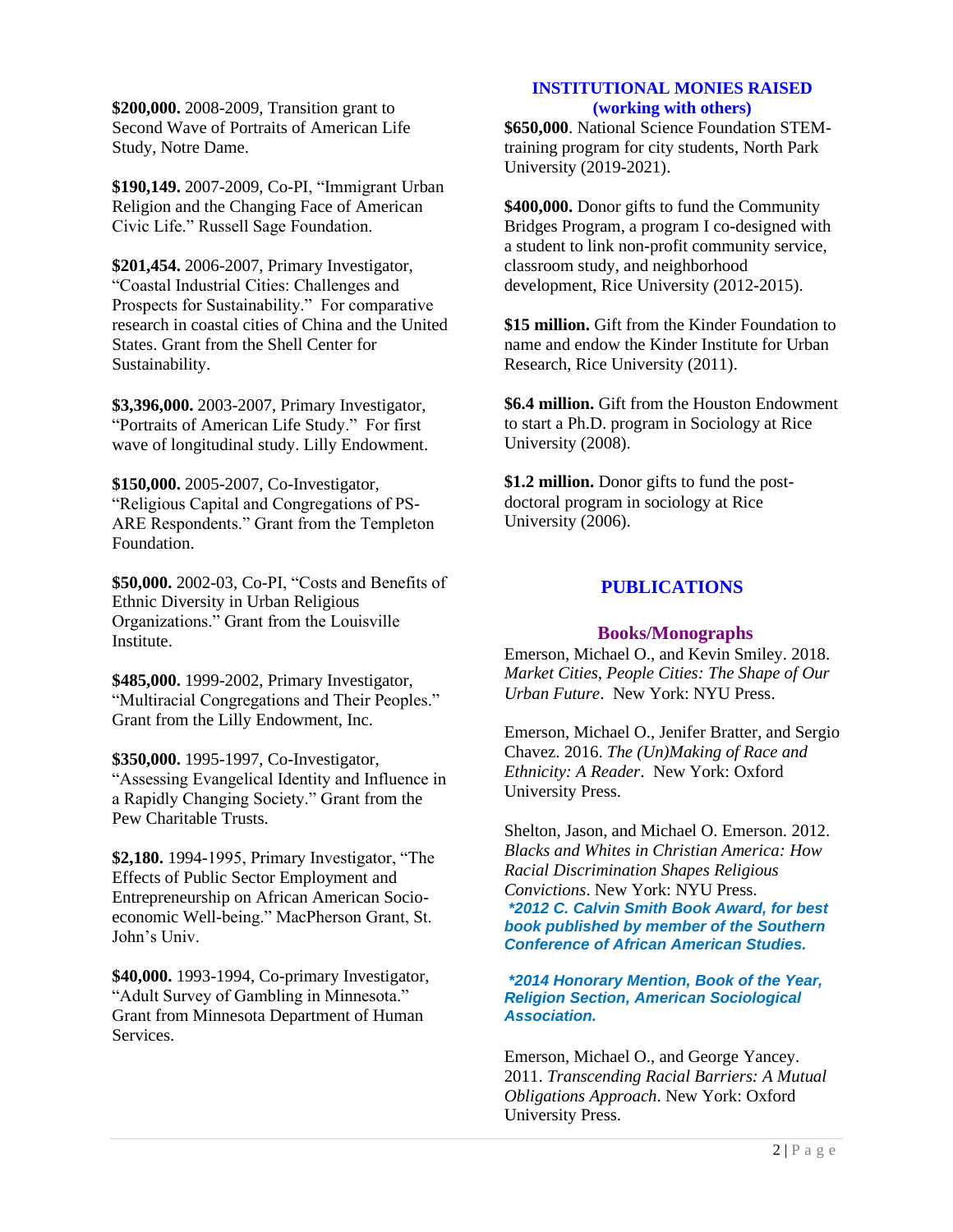Emerson, Michael O., Susan Monahan, and William Mirola. 2010. *Religion Matters: What Sociology Teaches Us about Religion in Our World*. Allyn & Bacon.

Anthony B. Pinn, Caroline F. Levander, and Michael O. Emerson, eds. 2010. *Teaching and Studying the Americas: Cultural Influences from Colonialism to the Present*. New York: Palgrave Macmillan.

Susan Monahan, William Mirola, and Michael O. Emerson, eds. 2010. *Sociology of Religion: A Reader (2nd Ed).* Allyn & Bacon. (3rd ed, 2019).

Smith, Christian, and Michael O. Emerson. 2008. *Passing the Plate: Why American Christians Don't Give Away More Money.* New York: Oxford University Press.

**\*Cover story, December 2008 issue of** *Christianity Today* **magazine**.

Emerson, Michael O., with Rodney Woo. 2006. *People of the Dream: Multiracial Congregations in the United States*. Princeton University Press. *\*2007 Oliver Cromwell Cox Award, American Sociological Association, Racial and Ethnic Minorities Section.*

#### *\*Named one of Choice's "Outstanding Academic Titles" for 2006*

*\*Stories about book appeared in over 40 newspapers.*

Christerson, Brad, Korie L. Edwards, and Michael O. Emerson (authorship equal, listed in alphabetical order). 2005. *Against All Odds: The Struggle for Racial Integration in Religious Organizations*. NYU Press.

DeYoung, Curtiss, Michael O. Emerson, George Yancey, and Karen Chai Kim. 2003. *United by Faith: The Multiracial Congregation as an Answer to the Problem of Race*. New York: Oxford University Press.

Monahan, Susanne, William Mirola, and Michael O. Emerson (editors). 2001. *Sociology of Religion: A Reader*. Englewood Cliffs, NJ: Prentice-Hall.

Emerson, Michael O., and Christian Smith. 2000. *Divided by Faith: Evangelical Religion and the Problem of Race in America*. New York: Oxford University Press.

 *\*2001 Distinguished Book Award Winner, Society for the Scientific Study of Religion.*

*\*Featured as Author Meets Critics Session, 2002 American Sociological Association Annual Meeting, (Racial and Ethnic Minorities and Sociology of Religion Sections.*

Smith, Christian, with Michael O. Emerson, Sally Gallagher, Paul Kennedy, and David Sikkink. 1998. *American Evangelicalism: Embattled and Thriving*. Chicago: University of Chicago Press.

Emerson, Michael O., J. Clark Laundergan, and James Schaefer. 1994. *Adult Survey of Minnesota Problem Gambling: Changes 1990 to 1994*. Duluth, MN: Center for Addiction Studies, University of Minnesota—Duluth.

#### **Refereed Articles/Book Chapters**

Dougherty, Kevin D., Mark Chaves, and Michael O. Emerson. 2020. "Racial Diversity in U.S. Congregations, 1998-2019." *Journal for the Scientific Study of Religion* 59(4):651-662.

Sikkink, David, and Michael O. Emerson. Forthcoming, 2020. "Congregational Switching in the Age of Great Expectations." *Review of Religious Research*. 62(2):219-247

Sorrell, Katherine, Simranjit Khalsa, Elaine Howard Ecklund, and Michael O. Emerson. 2019. "Immigrant Identities and the Shaping of a Racialized American Self." *Socius* 5:1-12

Smiley, Kevin T., and Michael O. Emerson. 2018. "A Spirit of Urban Capitalism: Market Cities, People Cities, and Cultural Justifications." *Urban Research & Practice* 13(3):330-347.

Howell, Junia, and Michael O. Emerson. 2018. "Preserving Racial Hierarchy amidst Changing Racial Demographics: How Neighbourhood Racial Preferences are Changing While Maintaining Segregation." *Ethnic and Racial Studies* 41, 15: 2770-2789.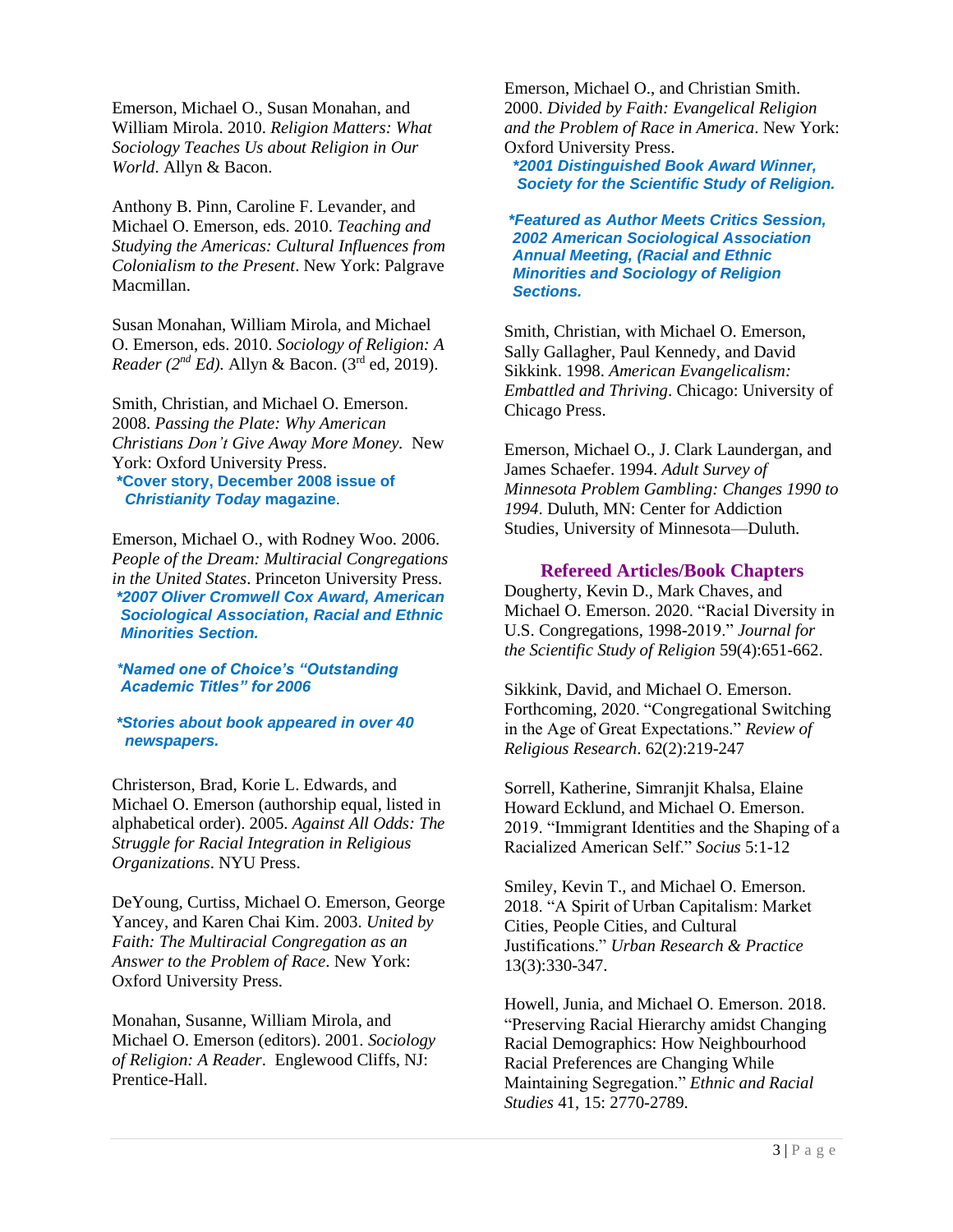Dougherty, Kevin D., and Michael O. Emerson. 2018. "The Changing Complexion of American Congregations." *Journal for the Scientific Study of Religion*. 57(1):24-38.

Emerson, Michael O., and Lenore Johnson 2017. "Soul of the City: The Depth of How "Urban" Matters in the Sociology of Religion." *Sociology of Religion*. 79(1):1-19.

Smiley, Kevin, Michael Oluf Emerson, and Julie Werner-Markussen. 2017. "Immigration Attitudes Before and After Tragedy in Copenhagen: The Importance of Political Affiliation and Safety Concerns." *Sociological Forum* 32(2):321-338.

Howell, Junia, and Michael O. Emerson. 2016. "So What 'Should' We Use? Evaluating the Impact of Five Racial Measures on Markers of Social Inequality." *Sociology of Race and Ethnicity* 2(4).

Emerson, Michael O., Elizabeth Korver-Glenn, Kiara Douds. 2015. "Studying Race and Religion: A Critical Assessment." *Sociology of Race and Ethnicity* 1(3):349-359.

Emerson, Michael O. 2015. "The Vital Role of Religious Institutions." Pp. 97-106 in *The Thriving Society: On the Social Conditions of Human Flourishing*, edited by James Stoner and Harold James. Princeton, NJ: Witherspoon.

Yancey, George, and Michael O. Emerson. 2014. "Does Height Matter? An Examination of Height Preferences in Romantic Coupling." *Journal of Family Issues*.

\**Findings from this article appeared in over 200 media outlets worldwide.*

Ecklund, Elaine Howard, Celina Davila, Michael O. Emerson, Sam Kye, and Esther Chan. 2013. "Motivating Civic Engagement: In-Group vs. Out-Group Service Orientations among Mexican Americans in Religious and Non-Religious Organizations." *Sociology of Religion* 74(3):370-391.

Marti, Gerardo, and Michael O. Emerson. 2013 "The Rise of the Diversity Expert: How American Evangelicals Simultaneously Accentuate and Ignore Race." Pp. 179-199 in

*The New Evangelical Social Engagement*, edited by Brian Steensland and Philip Goff. New York: Oxford University Press.

Porter, Jeremy, and Michael O. Emerson. 2013 "Religiosity and Social Network Diversity: Decomposing the 'Divided by Faith' Theoretical Framework." *Social Science Quarterly* 94(3):732-757.

Edwards, Korie L., Brad Christerson, and Michael O. Emerson. 2013 "Race, Religious Organizations, and Integration." *Annual Review of Sociology* 39:211-228.

Ecklund, Elaine Howard, Yiping Eva Shi, Michael O. Emerson, Samuel H. Kye. 2013 "Rethinking the Connection between Religion and Civic Life for Immigrants: The Exploratory Case of the Chinese Diaspora." *Review of Religious Research* 55(2): 209-229.

Lewis, Valerie, Michael O. Emerson, and Stephen Klineberg. 2011. "Who We'll Live With: Racial Composition Preferences of Whites, Blacks, and Latinos." *Social Forces*, 89(4):1385-1408.

Emerson, Michael O., David Sikkink, and Adele James. 2010. "The Panel Study of American Religion and Ethnicity: Background, Methods, and Selected Results." *Journal for the Scientific Study of Religion*, 49:162-171.

Emerson, Michael O. 2010. "A Major Motion Picture: Studying and Teaching the Americas." Pp. 77-92 in *Teaching and Studying the Americas: Cultural Influences from Colonialism to the Present*, edited by Byrd et al. New York: Palgrave Macmillan.

Levander, Caroline F., Anthony B. Pinn, and Michael O. Emerson. 2010. "Introduction." Pp. 1-9 in *Teaching and Studying the Americas: Cultural Influences from Colonialism to the Present*, edited by Byrd et al. New York: Palgrave Macmillan.

Shelton, Jason, and Michael O. Emerson. 2010. "Extending the Debate over Nationalism versus Integration: How Cultural Commitments and Assimilation Trajectories Influence Beliefs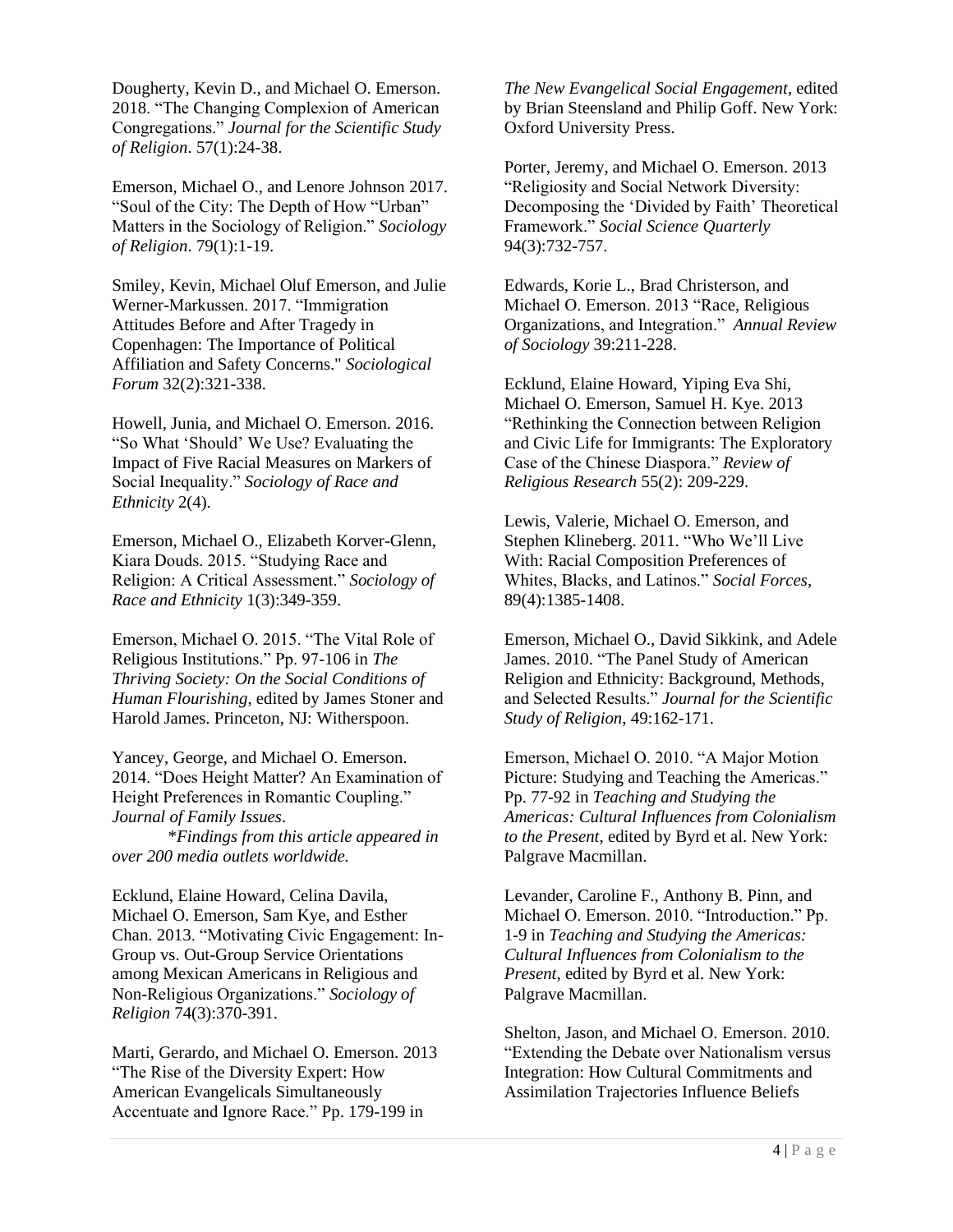about Black Power." *Journal of African American Studies* 14(3):312-336.

Emerson, Michael O. 2009. "Race, Religion, and the Color Line (or is that the Color Wall?)." In *Rethinking the Color Line: Readings in Race and Ethnicity*, 4<sup>th</sup> edition, edited by Charles A. Gallagher. Boston, MA: McGraw-Hill Publishers. Pp. 203-211.

Emerson, Michael O. 2008. "Why a Forum on Racially and Ethnically Diverse Congregations?" *Journal for the Scientific Study of Religion*, 47:1-4.

Sikkink, David, and Michael O. Emerson. 2008. "School Choice and Racial Residential Segregation: The Role of Parent's Education." *Ethnic and Racial Studies*, 31:267-293.

Emerson, Michael O., and George Yancey. 2008. "African Americans in Interracial Congregations: An Analysis of Demographics, Social Networks, and Social Attitudes." *Review of Religious Research* 49:301-318.

Jaffe, Amy Myers, and Michael O. Emerson. 2007. "From the U.S. to China: Coastal City Challenges and Prospects for Sustainability." *The Edge* Fall: 7-9.

Emerson, Michael O. and Rusty Hawkins. 2007. "Viewed in Black and White: Conservative Protestants, Racial Issues, and Oppositional Politics." Pp. 327-343 in *Religion and American Politics: From the Colonial Period to the Present (2nd Ed.)*, edited by Mark Noll and Luke Harlow. New York: Oxford University Press.

Emerson, Michael O., and David Hartman. 2006. "The Rise of Religious Fundamentalism." *Annual Review of Sociology*, 32:127-144.

Read, Jen'nan G., Michael O. Emerson, and Alvin Tarlov. 2005. "Implications of Black Immigrant Health for U.S. Racial Disparities in Health." *Journal of Immigrant Health* 7,3:205- 211.

Read, Jen'nan, and Michael O. Emerson. 2005. "Racial Context, Black Immigration, and the U.S. Black/White Health Disparity." *Social Forces*, 84:181-199.

Yancey, George, and Michael O. Emerson. 2003. "Intracongregational Church Conflict: A Comparison of Monoracial and Multiracial Churches." *Research in the Social Scientific Study of Religion* 14:113-128.

Emerson, Michael O., and Karen Chai Kim. 2003. "Multiracial Congregations: A Typology and Analysis of Their Development." *Journal for the Scientific Study of Religion* 42:217-227.

Emerson, Michael O. 2003. "Faith that Separates: Evangelicals and Black-White Relations." In *A Public Faith: Evangelicals and Civic Engagement* (Michael Cromartie, ed.). Colorado: Rowman & Littlefield.

Christerson, Brad, and Michael O. Emerson. 2003. "The Costs of Diversity in Religious Organizations: An In-Depth Case Study." *Sociology of Religion* 64:163-182.

Yancey, George, and Michael O. Emerson. 2003. "Integrated Sundays: An Exploratory Study into the Formation of Multiracial Churches." *Sociological Focus* 36:111-126.

Emerson, Michael O., Rachel Tolbert Kimbro, and George Yancey. 2002. "Contact Theory Extended: The Effects of Prior Racial Contact on Current Social Ties." *Social Science Quarterly* 83:745-761.

Emerson, Michael O., George Yancey, and Karen Chai. 2001. "Does Race Matter in Residential Segregation: Exploring the Preferences of White Americans." *American Sociological Review* 66:922-935.

Yancey, George, and Michael O. Emerson. 2001 "An Analysis of Resistance to Racial Exogamy: The 1998 South Carolina Elections." *Journal of Black Studies* 32:132-147.

Emerson, Michael O., Christian Smith, and David Sikkink. 1999. "Equal in Christ, But Not in the World: White Conservative Protestants and Explanations of Black-White Inequality." *Social Problems* 46:398-417.

Smith, Christian, Michael Emerson, Sally Gallagher, Paul Kennedy, and David Sikkink.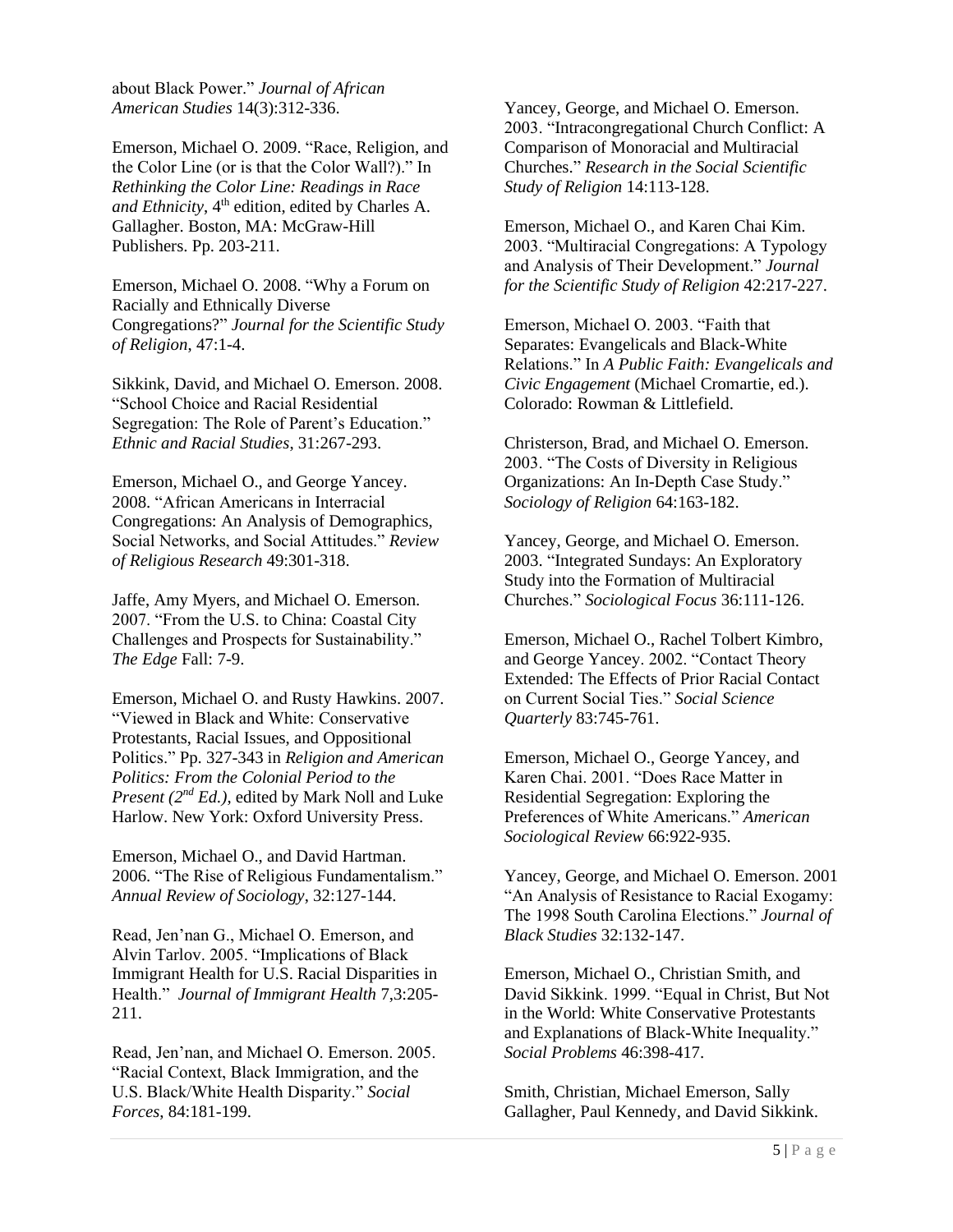1997. "The Myth of Culture Wars: The Case of American Protestantism." Pp. 175-195 in *Culture Wars in American Politics: Critical Reviews of a Popular Thesis* (Rhys Williams, ed.). NY: Aldine de Gruyter.

Emerson, Michael O. 1996. "Through Tinted Glasses: Religion, Worldviews, and Attitudes Toward Legalized Abortion." *Journal for the Scientific Study of Religion* 35:41-55.

Emerson, Michael O., and J. Clark Laundergan. 1996. "Gambling and Problem Gambling in Minnesota: 1990-1994." *Journal of Gambling Studies* 12:291-304.

Emerson, Michael O. 1994. "Is it Different in Dixie? Percent Black and Segregation in the South and Non-South." *The Sociological Quarterly* 35:571-580.

Emerson, Michael O., and Fred D. Hall. 1994. "The Urban Underclass: A New Measurement Model." In *The Sociology of African Americans: A Reader* (Clyde O. McDaniel, ed.). Fort Worth, TX: Harcourt Brace.

Emerson, Michael O. 1993. "African Americans and the Economy." *Symposium* 11:49-57.

Emerson, Michael O., and Mark E. Van Buren. 1992. "Conceptualizing Attitudes Toward the Welfare State: A Comment on Hasenfeld and Rafferty." *Social Forces* 71:503-510.

#### **Book Reviews**

Emerson, Michael O. 2020. "White Christian Privilege: The Illusion or Religious Equality in America," *Journal for the Scientific Study of Religion*, 59(4):686-87.

Emerson, Michael O. 2020. "Transit Life: How Commuting is Transforming Our Cities," book review, *American Journal of Sociology*, 125(5): 1399-1400.

Emerson, Michael O. 2019. "Christian Slavery: Conversion and Race in the Protestant Atlantic World," book review, *Church History and Religious Culture* (Netherlands) 99(1):117-19.

Emerson, Michael O. 2018. "Ethnic Church Meets Megachurch: Indian American

Christianity in Motion," book review, *American Journal of Sociology*, 124(2): 592-594.

Emerson, Michael O. 2012. "God's Century: Resurgent Religion and Global Politics," book review, *Contemporary Sociology* 41 (6): 826- 828.

Emerson, Michael O. 2011. "The Imperative of Integration," book review, *American Journal of Sociology*, 117 (1): 317-319.

Emerson, Michael O. 2009. "The Sage Handbook on the Sociology of Religion," book review, *Journal for the Scientific Study of Religion*, 48:616-617.

Emerson, Michael O. 2003. "E. Franklin Frazier and Black Bourgeoisie," book review, *Journal of Southern History* 69:987-88.

Emerson, Michael O. 2002. "A Particular Place: Urban Restructuring and Religious Ecology in a Southern Exurb," book review, *Sociology of Religion* 63:120-121.

Emerson, Michael O. 2000. "Being Black, Living in the Red: Race, Wealth, and Social Policy in America," book review, *Social Forces*  78:1579-1580.

Emerson, Michael O. 1999. "Civil Rights and Social Wrongs: Black-White Relations Since World War II," book review, *Social Forces*  77:1638-1640.

Emerson, Michael O. 1997. "Resurgent Evangelicalism in the United States: Mapping Cultural Change since 1970," book review, *Review of Religious Research*, 39:175-176.

Emerson, Michael O. 1993. "Handbook on International Migration," book review, *Social Forces* 72:602-604.

#### **Other Publications**

Bracey, Brennan, Emerson, Hempel, Wade, and Youngblood. 2021. *Beyond Diversity: What the Future of Racial Justice Will Require of U.S. Churches*. Ventura, CA: Barna Group. (146 page monograph)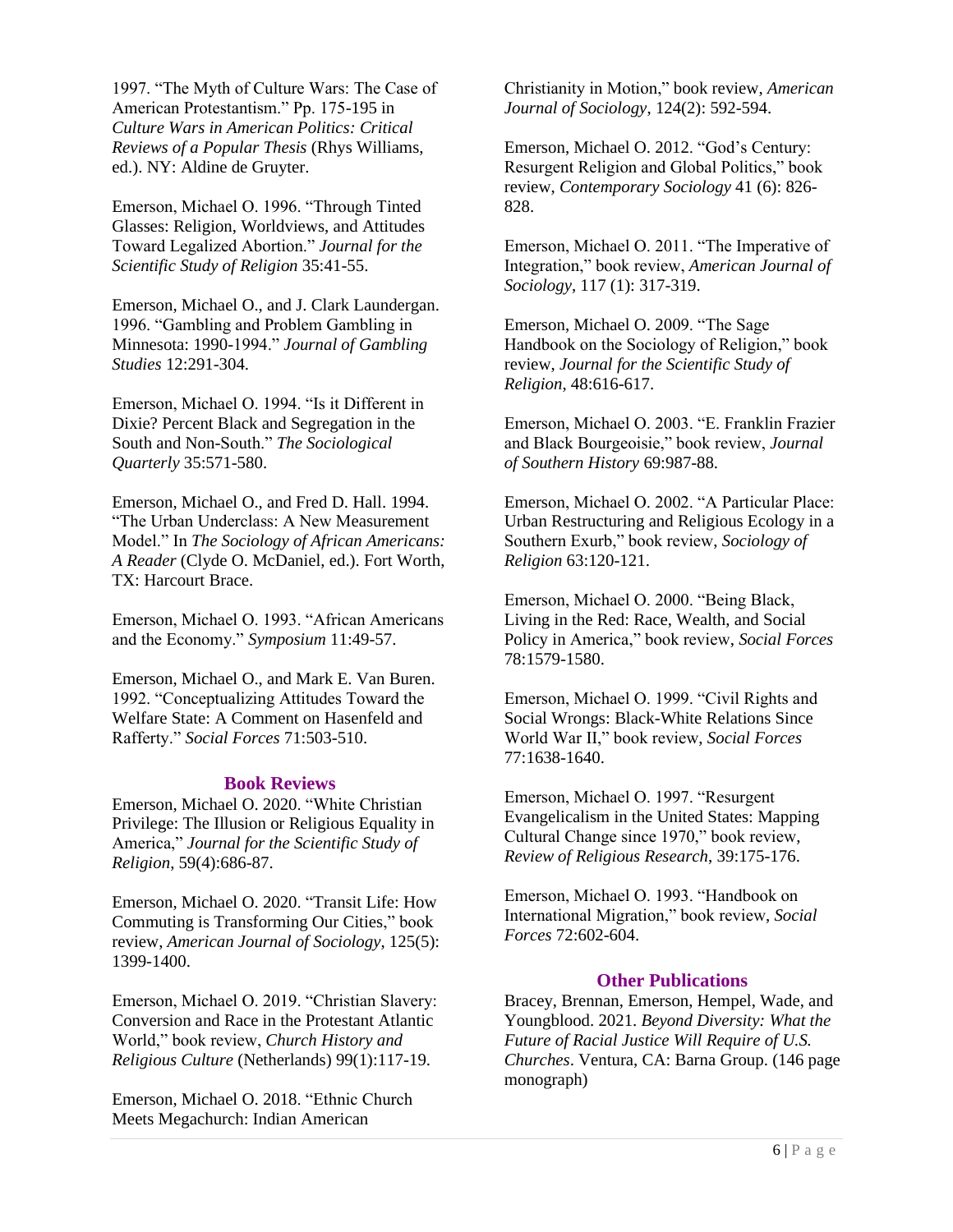Emerson, Michael O. 2020. "Residential Segregation Rewards Whites While Punishing People of Color." *Urban Edge*. <https://bit.ly/3iPTSru>

Emerson, Michael O. 2018. "Who Hires Whom in Sociology." *Scatterplot*. [Https://scatter.wordpress.com/2018/01/08/who](https://scatter.wordpress.com/2018/01/08/who-hires-whom/)[hires-whom/.](https://scatter.wordpress.com/2018/01/08/who-hires-whom/)

Emerson, Michael O. 2015. "The Sociology of Religion: An Overview." Pp. 105-120 in *Religion: Macmillan Interdisciplinary Handbooks*. London, UK: Macmillan.

Emerson, Michael O. 2014. *The First Annual Copenhagen Area Survey: Taking the Pulse of the Region*. [\(http://www.kinder.rice.edu\)](http://www.kinder.rice.edu/)

Emerson, Michael O. and Laura J. Essenburg. 2013. "What is Marriage? Americans Dividing." *Portraits of American Life Study* White Paper [\(http://www.thearda.com/pals/\)](http://www.thearda.com/pals/).

Emerson, Michael O. and Laura J. Essenburg. 2013. "Religious Change and Continuity in the United States, 2006-2012." *Portraits of American Life Study* White Paper [\(http://www.thearda.com/pals/\)](http://www.thearda.com/pals/).

Miller, Renita, and Michael O. Emerson. 2013. "What should be done with Illegal Immigrants? The Views of Americans." *Portraits of American Life Study* White Paper [\(http://www.thearda.com/pals/\)](http://www.thearda.com/pals/).

Laws, Terri, W. Duncan Wadsworth, and Michael O. Emerson. 2013. "Making Babies: Religion and Moral Diversity in Views on Abortion and Human Genetic Engineering." *Portraits of American Life Study* White Paper [\(http://www.thearda.com/pals/\)](http://www.thearda.com/pals/).

Peifer, Jared L., and Michael O. Emerson. 2013. "Exceptional Political Participation among African Americans: Countering the Overall Trend." *Portraits of American Life Study* White Paper [\(http://www.thearda.com/pals/\)](http://www.thearda.com/pals/).

Emerson, Michael O. 2013. "A New Day for Multiracial Congregations." *Reflections: A Magazine of Theological and Ethical Inquiry*, Yale University (Spring, pp. 11-15).

Emerson, Michael O., Junia Howell, and Jenifer Bratter. 2012. "Houston Region Grows More Racially/Ethnically Diverse, with Small Declines in Segregation." Kinder Institute for Urban Research Report.

Emerson, Michael O. 2010. "The Persistent Problem." In *Racism* issue of Christian Reflection: A Series in Faith and Ethics, Robert B. Kruschwitz (editor). Baylor Press.

Emerson, Michael O. 2009. "African American Religion in the Urban Context." In *The Encyclopedia of African American Religious Culture*, Anthony B. Pinn (editor), Santa Barbara, CA: ABC-CLIO. Pp. 549-60.

Emerson, Michael O. 2000. "Race, Ethnicity, and Religious Identity." Introductory essay in *The Sociology of Religion: A Reader*, edited by Monahan, Mirola, and Emerson. Englewood Cliffs, NJ: Prentice-Hall, 2000.

Emerson, Michael O. 2000. "The Sociology of Religion." In *Contemporary American Religion*, Wade Clark Roof (ed.). NY: Macmillan Reference.

Sikkink, David, and Michael O. Emerson. 2000. "Home Schooling." In *Contemporary American Religion*, Wade Clark Roof (ed.). NY: Macmillan Reference.

Emerson, Michael O. and Robyn Minahan. 2000. "The Rapture." In *Contemporary American Religion*, Wade Clark Roof (ed.). NY: Macmillan Reference.

Smith, Christian, with Michael O. Emerson, Sally Gallagher, and Paul Kennedy. 1997. "The Discursive Environment in Rich and Multivocal: Why Privilege Two Voices?" *American Sociological Association Culture Section Newsletter*, 2, 2: Winter.

Smith, Christian, with Michael O. Emerson, Sally Gallagher, and Paul Kennedy. 1997. "The Myth of the Culture Wars." *American Sociological Association Culture Section Newsletter*, 2, 1: Fall.

# **COURSES TAUGHT**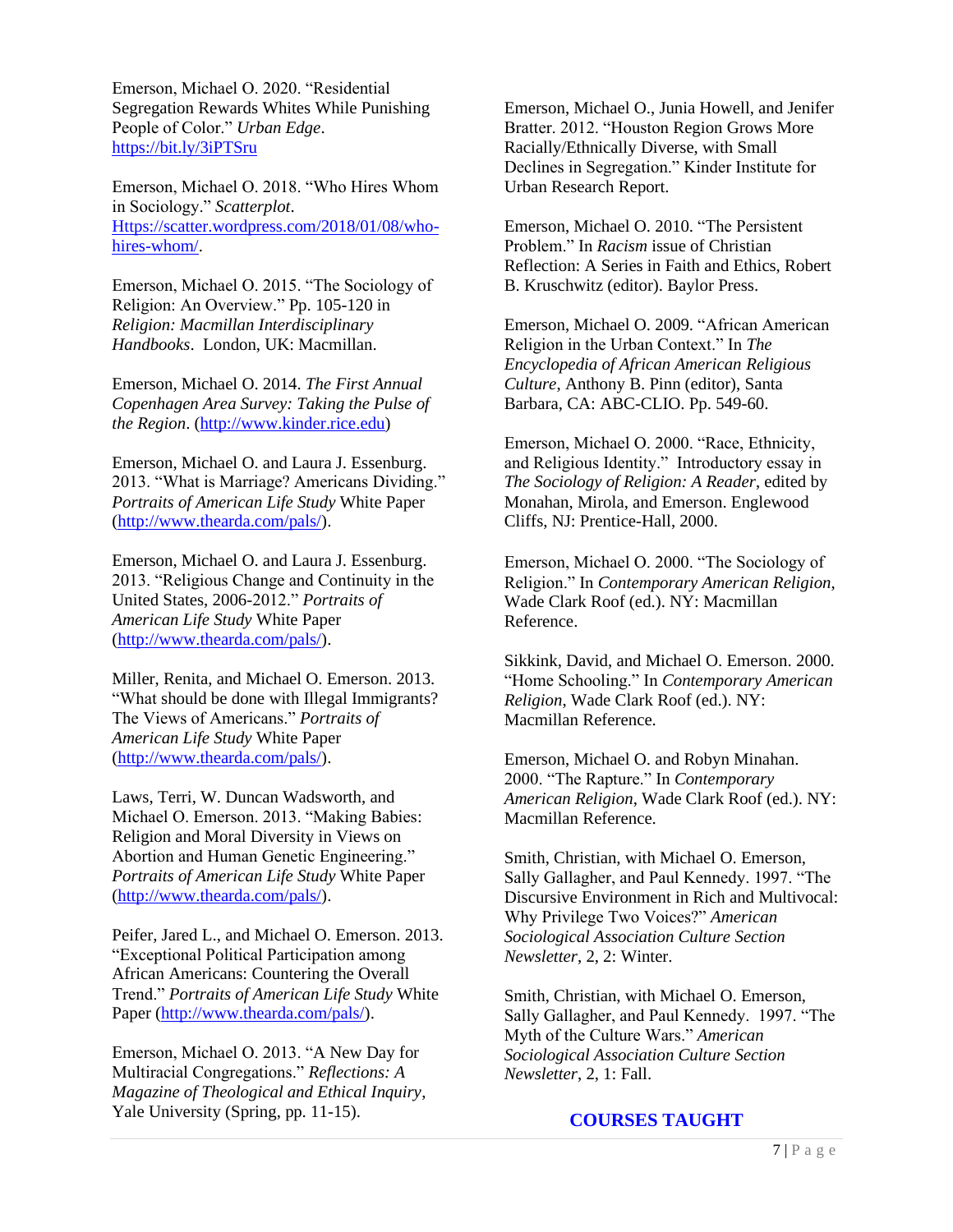**Graduate:** Urban Life and Systems; Global Urban Development; Research Methods; Computer-Assisted Experimental Design; Advanced Research Methods; Race and Ethnicity, Sociology of Religion; Statistical Analysis of Social Data: Regression Analysis I; Teaching Sociology

**Undergraduate:** Race and Ethnic Relations; Ethnicities; Social Inequality; Urban Sociology; Religion; Intro; Statistics; Research Methods; Criminology; Getting There: Transportation in Urban Europe; Urban Transportation; European Urban Life and Development; Poverty, Justice, and Capabilities; Better Cities, Better **Communities** 

## **ACADEMIC HONORS**

2015-2017. President Elect and President, Association for the Sociology of Religion.

2014. George R. Brown Prize for Excellence in Teaching, Rice University (the University's top teaching prize and goes to only one faculty member)

2014. Gateway Recognition Award, School of Social Sciences, Rice University.

2013. Finalist, George R. Brown Teaching Award, Rice University.

2013-2015. Council Member, Association for the Sociology of Religion.

2012. Sarah Burnett Teaching Prize, Rice University, for top teacher in the Social Sciences.

2012. Finalist, George R. Brown Teaching Award, Rice University.

2010. Nominated for the Joseph B. and Toby Gittler Prize for outstanding scholarly contributions to racial, ethnic, and religious relations. Brandeis University.

2009. Chair, American Sociological Association Section on Religion.

2008. George R. Brown Award for Superior Teaching, Rice University.

2007. Book *People of the Dream* named **American Sociological Association's Section on Racial and Ethnic Minorities** Oliver Cromwell Cox Award



winner for book or article published in past two years that makes a distinguished and significant contribution to the elimination of racism.

2007. Book *People of the Dream* named one of *Choice* magazine's "Outstanding Academic Titles" for 2006.

2007. George R. Brown Award for Superior Teaching, Rice University.

2006. George R. Brown Prize for Excellence in Teaching, Rice University (University's top teaching prize; goes to one faculty member).

2005. Book *United by Faith* featured as the cover story in *Christianity Today* magazine, volume 47, April, pages 32-43. Special Section included the following related to the book: "All Churches Should be Multiracial," Harder than Anyone Can Imagine," and "Big Dream in Little Rock."

2002-2005. Elected Council Member, Racial and Ethnic Minorities Section of American Sociological Association.

2000-2004. Elected Council Member, Religion Section of American Sociological **Association** 

2003-2005. Elected Council Member, Society for the Scientific Study of Religion 2003. George R. Brown Award for Superior Teaching, Rice University.

2001. Distinguished Book Award, Society for the Scientific Study of Religion, for *Divided by Faith: Evangelical Religion and the Problem of Race in America*.

2001. Invited Participant, The American Assembly on Racial Equality, Columbia University. New York, April 2001.

2000. Book *Divided by Faith* featured as the cover story in *Christianity Today*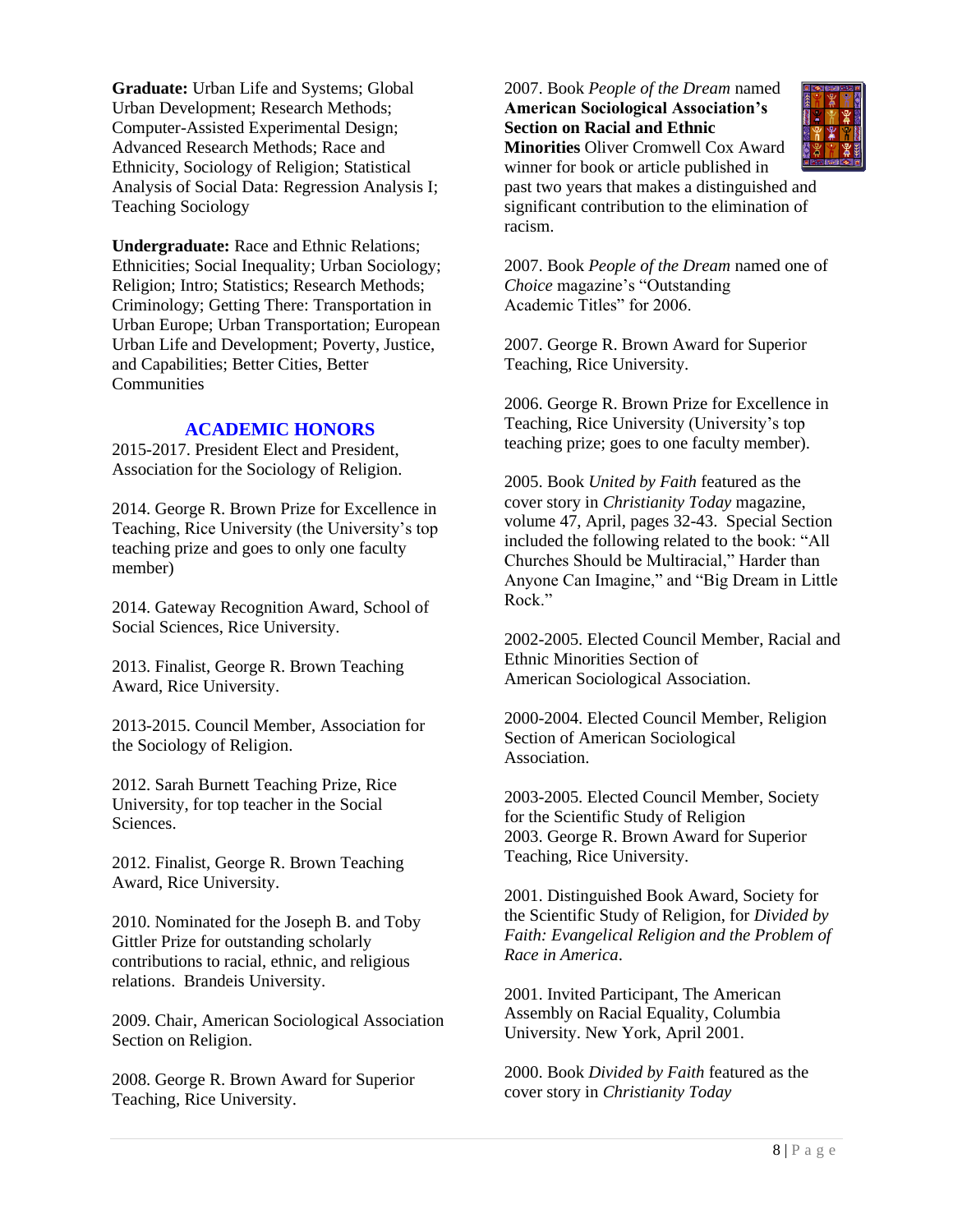magazine, volume 44, pages 34- 49. Special Section included the following related to the book: "Divided by Faith? Why a new book on race and evangelicals captured our attention," "Color-



Blinded. An excerpt from Divided by Faith," and "We *Can* Overcome. A CT forum responds to the themes of *Divided by Faith*."

1997-1999. Young Scholar in North American Religion, Center for the Study of Religion and American Culture, IUPUI and Pew Charitable Trusts.

1992. St. John's University Student Senate Award, for promotion of cultural pluralism on campus.

1991. Finalist, The Charles M. Tiebout Competition in Regional Science, and invited to present submitted paper at Annual Meeting of Western Regional Science Association.

1990. Honors Distinction, Ph.D. Comprehensive Examination, University of North Carolina at Chapel Hill, 1990.

1988-1991. National Institute of Child Health and Human Development, Center for Population Research Traineeship.

1988. Gallagher Key Award (Top Student in Sociology), Loyola University of Chicago.

1986-1988. Loyola University of Chicago Academic Merit Scholarships.

# **ACAD. LEADERSHIP & SERVICE**

2020-present. Member, Curriculum Innovation Advisory Board, *Future Talent Council*, Stockholm, Sweden.

2020-present. Member, Diversity Council, College of Language Arts and Sciences, UIC.

2017-2020. Member and Chair, American Sociological Association's Public Understanding of Sociology Award Committee.

2020. Chair, Society for the Scientific Study of Religion Distinguished Book Award Committee.

2020. Chair. American Sociological Association, Religion Section, Student Paper Award.

2012-present. Founding Associate Editor, *Sociology of Race and Ethnicity* (American Sociological Association journal).

2018-2020. SSSR Strategic Planning **Committee** 

2018. Academic Coach, International Conference on Directions in the Sociological Study of Religion (Feb, Houston, TX)

2017-2018. Committee Member, Urban Affairs Association's Best Book in Urban Affairs.

2012-2014. Co-Developer, Urban Studies Program, Danish Institute for Study Abroad, Copenhagen, Denmark.

2010-2014. Co-Founding Director, Kinder Institute for Urban Research, Rice University.

2006-2010. Founding Director, Center on Race, Religion, and Urban Life, Rice University.

2009-2012. Associate Chair, Department of Sociology, Rice University.

2010-present. Associate Editor, *Sociology of Religion.*

2009-present. Editorial Board, *Journal for the Scientific Study of Religion*

2008-2009. Chair, De Lange Conference planning committee. International conference entitled, "Transforming the Metropolis: Creating Sustainable and Humane Cities."

2008-2009. Editorial Board, Rice University Press.

2007-2009. Elected Chair-elect and Chair of the American Sociological Association's Religion Section.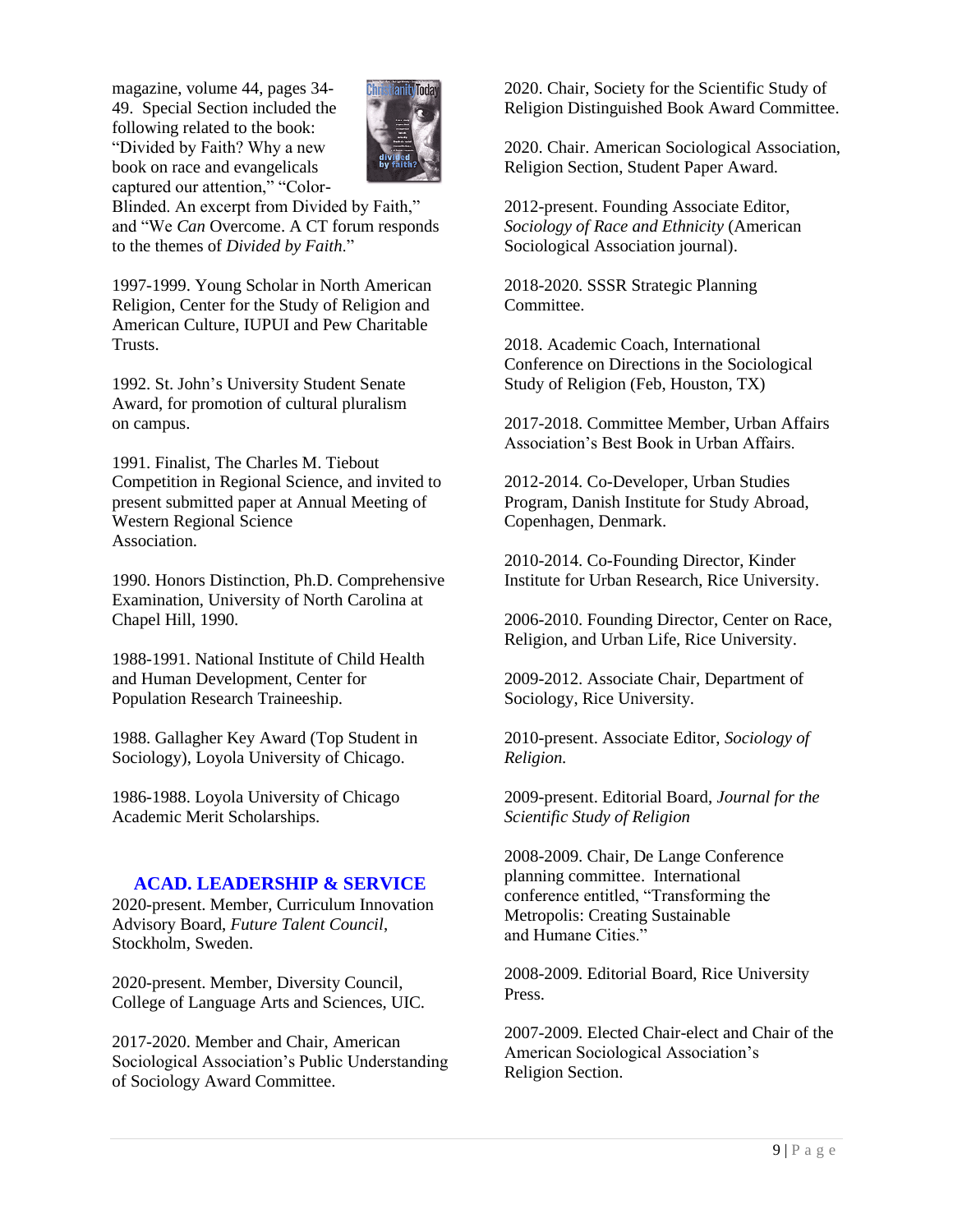2008. Organizer, Symposium on Multiracial Congregations, *Journal for the Scientific Study of Religion*.

2007-2009. Senator, Rice Faculty Senate.

2007, 2009. Interim Chair, Department of Sociology, Rice University

2007-2008. Advisory Board, NYU Press Book Series on Qualitative Studies.

2007. Nominations Committee, Society for the Scientific Society of Religion.

2007-2009. Publications Committee, Association of the Sociology of Religion.

2007. Center for Houston's Future Leadership Forum.

2007-2008. Rice Leaders Training Program.

2002-2005. Elected Council Member, Racial and Ethnic Minorities Section of American Sociological Association.

2000-2004. Elected Council Member, Religion Section of American Sociological Association.

2003-2005. Elected Council Member, Society for the Scientific Study of Religion.

1998. Co-Organizer, director, and presenter, "Race, Ethnicity, and Diversity Conference," Bethel College.

1995-1996. Member, Sub-committee on Gambling Research, State of Minnesota.

# **COMMUNITY SERVICE**

Volunteer, Open Arms Shelter and Pantry, Chicago, 2016-current.

Chair, Fifth Ward Community Redevelopment Corporation, Houston, 2011-2015.

Member, Faculty Advisory Board, Boniuk Institute for the Study of Religious Tolerance, Rice University, 2011-2015.

Member, Senate Working Group on Research and Scholarship. Produced report, Enhancing Research and Scholarship at Rice University, 2012-2014.

Board Member, City of Houston, Department of Housing and Community Development, 2011- 2012.

Board Member, Fifth Ward Community Redevelopment Corporation, 2009-2010.

Board Member and Education Chair, Houston Coalition for Immigration Reform, 2008-2015.

Board Member and Treasurer, Mosaic Learning Center, 2009-2015.

Faculty Senator, Rice University, 2007- 2009.

Co-Organizer and Facilitator, Houston Huddles, a project to bring Houston leaders together to find ways for greater racial/ethnic inclusion in business.

Participant, Center for Houston's Future Leadership Program, 2007.

Center for Civic Engagement, Board Member, 2007-2014.

Boniuk Center for Religious Tolerance, Board Member, 2006-2008.

Shell Center, Rice University, Operating Committee Member, 2005-2009.

Faculty Advisor, Black Student Association, 2001-2004, 2006-2014.

Faculty Advisor, PAIR student group (serving refugees), 2006-2015.

Member, Mayor's Taskforce on International Travelers, City of Houston, 2006-2007. (Commissioned by mayor to recommend ways to streamline entry process for foreign visitors at the Houston Airport System.)

Member and participant, Poverty and Justice Initiative, Rice University, 2005-2015.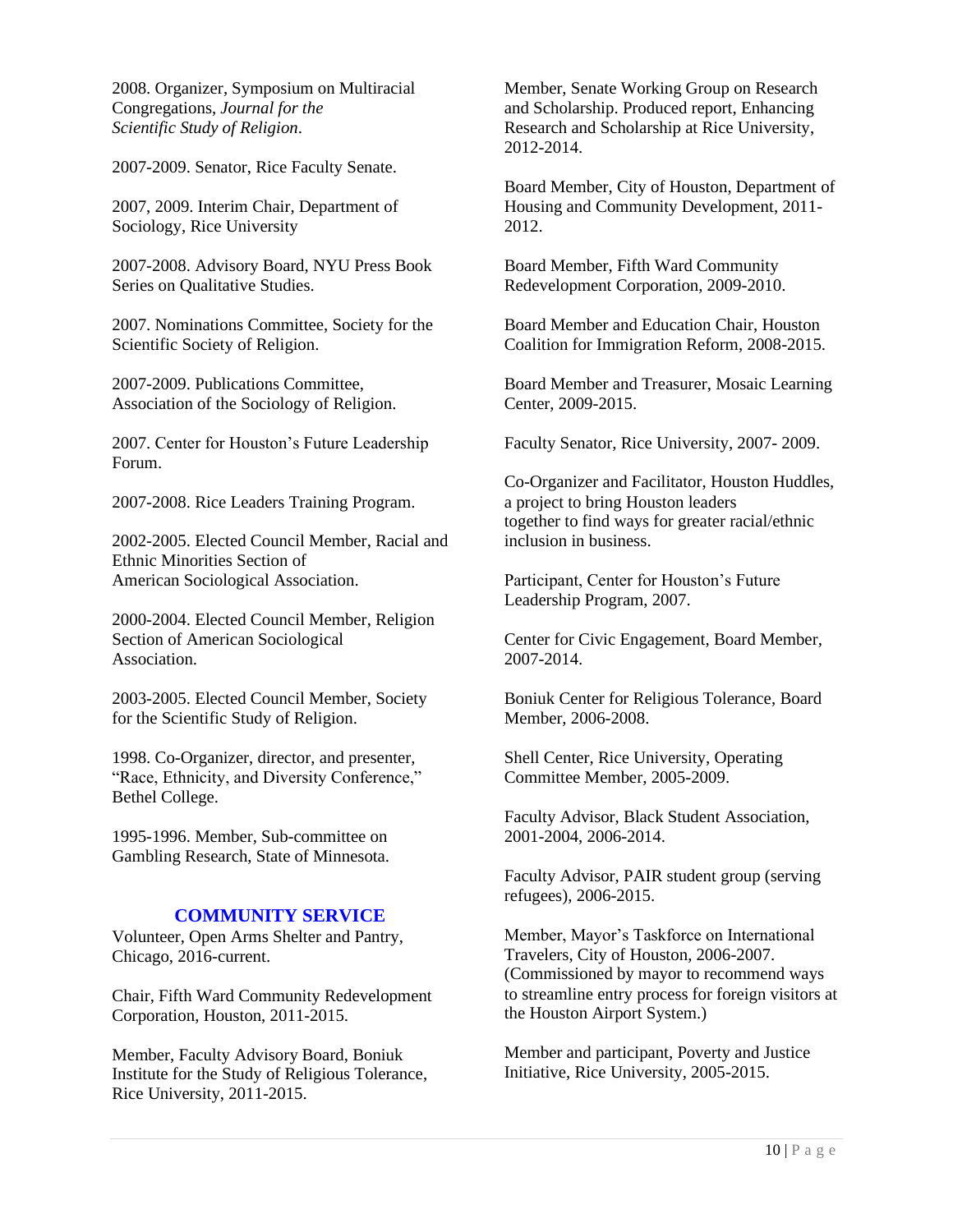Faculty Advisor, Asian and Pacific Islander Students for Social Action student organization, 2002-2004.

Black Graduate Students Association, Mentor, 2001 to 2002.

# *PROFESSIONAL CONFERENCE PRESENTATIONS (Refereed)*

Bracey, Glenn, Rory Kramer, and Michael O. Emerson. 2021. "Christian Nationalism Beyond Black and White: The Racialized Relationship Between Religion and Justice." American Sociological Association, Chicago (August).

Sikkink, David, and Michael O. Emerson. 2019. "Congregational Switching in the Age of Great Expectations." American Sociological Association Annual Meeting, New York City (August).

Emerson, Michael O., and Gwendolyn Purifoye. 2019. "Riding Through the Market City: What Happens When Inequitable Transit Systems and City Market Plans Converge in Downtown Chicago?" Urban Affairs Association Annual Meeting, Los Angeles (April).

Purifoye, Gwendolyn, Michael O. Emerson, and Johannes Buerger. 2019. "Examining Racial Residential Segregation Through Public Transportation in Chicago." American Association of Geographers, Washington, DC (April).

Emerson, Michael O. 2017. "Soul of the City: The Depth of how Urban Matters for the Sociology of Religion." Presidential Address, Association for the Sociology of Religion, Montreal, Canada (August).

Yancey, George, and Michael O. Emerson. 2015. "Having Kids: Assessing Differences in Fertility Desires between Religious and Nonreligious Individuals." Society for the Scientific Study of Religion, Newport Beach, CA (October).

Emerson, Michael O. 2015. "In the Modern World, How Can Religion Possibly Matter for Understanding Race." Joint session American Sociological Association and the

Association for the Sociology of Religion, Chicago, IL (August).

Smiley, Kevin, and Michael O. Emerson. 2015. "Houston, Copenhagen, and the Future of Cities." Urban Affairs Association, Miami, FL (April).

Jason Shelton and Michael O. Emerson. 2013. "Author Meets Critic—*Blacks and Whites in Christian America: How Racial Discrimination Shapes Religious Convictions*." Association for the Sociology of Religion, Annual Meeting, New York (August).

Emerson, Michael O., and Stephen Klineberg. 2013. "A City Globalizing: Houston's Transformations from 1982 to 2013." Urban Affairs Association, San Francisco, CA (April).

Emerson, Michael O., James Phillips, and Adele James. 2012. "Racial Nuance and Worship Attendance." American Academy of Religion, Chicago (Nov).

Kolenikov, Stas, Courtney Kennedy, Ali Ackerman, Chintan Turakhia, Michael O. Emerson, and Adele James. 2012. "Mode Effects Measurement and Correction: A Case Study." American Association for Public Opinion Research, Chicago (Nov).

Lewis, Valerie, Michael O. Emerson, and Stephen L. Klineberg. 2012. "The Shape of Racial Residential Preferences: Findings from a New Methodology." Population Association of America, San Francisco, CA (May).

Marti, Gerardo, and Michael O. Emerson. 2012. "The Rise of the Diversity Expert: How American Evangelicals Simultaneously Accentuate and Ignore Race." Conference: The New Evangelical Social Engagement: Trends and Implications, organized by the University of Indiana, held in Indianapolis, IN (May).

Yancey, George, and Michael O. Emerson. 2012. "Understanding Height Preferences of Males and Females in Dating Relationships: A Sociological Test." Southwestern Social Science Association, San Diego, CA (April).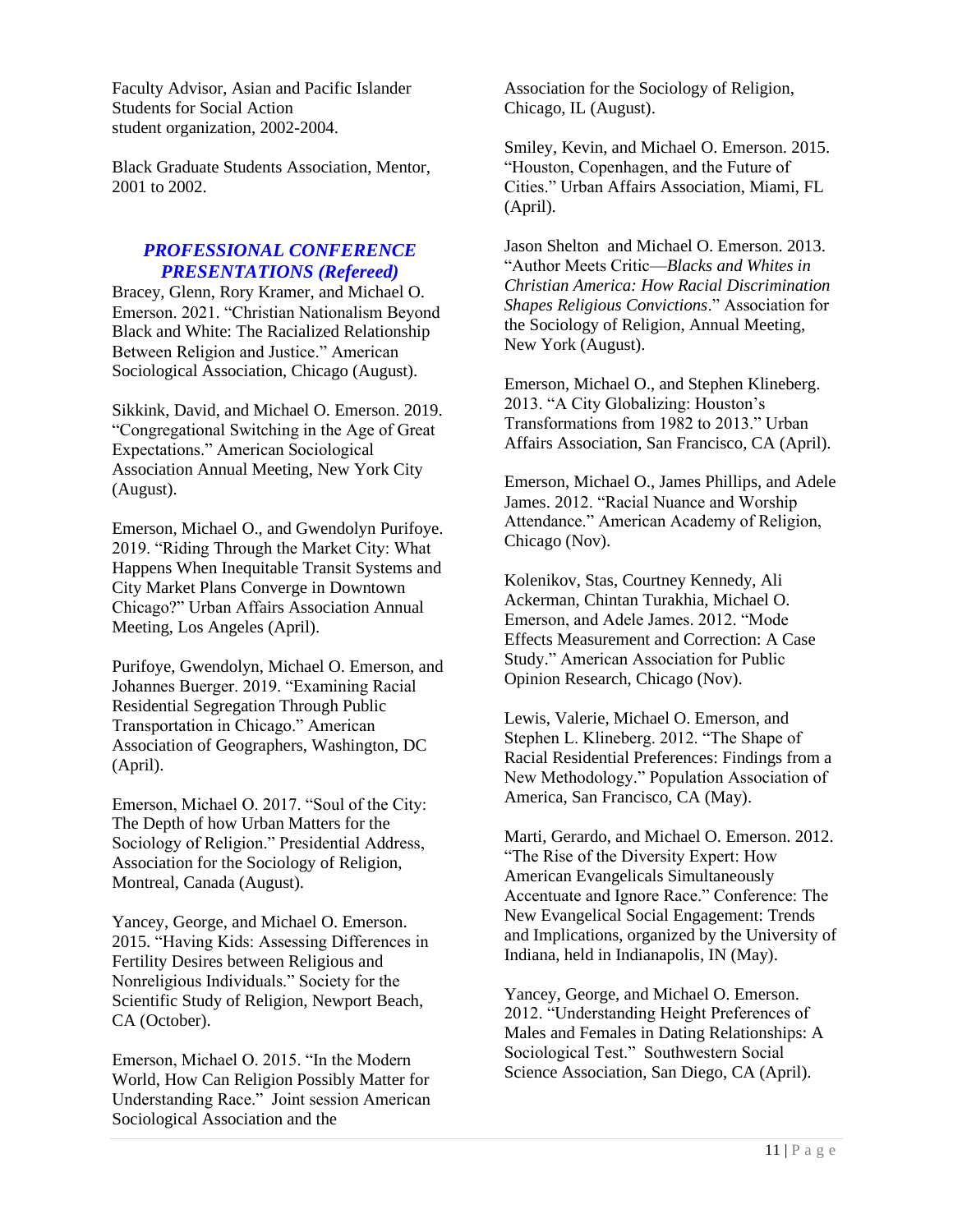Ackerman, Ali, Courtney Kennedy, Chintan Turakhia, Michael Emerson, and Adele James. 2011. "2011 Portraits of American Life Study: From In-Person to Mixed Web/Phone." Annual Meeting of the Southern Association of Public Opinion Researchers. Raleigh, NC, October.

Shelton, Jason, and Michael O. Emerson. 2011. "Far Reaching Faith: Evidence of an Inclusive Religious Doctrine." Annual meeting of the American Sociological Association. Las Vegas, NV, August.

Shelton, Jason, and Michael O. Emerson. 2011. "Why do African Americans Pray So Often?" Annual meeting of the Southern Conference on African American Studies. Dallas, TX, February.

Phillips, Anita, and Michael O. Emerson. 2010. "In Pursuit of Things Not Seen: An Alternative View of Race in the American Church." Society for the Scientific Study of Religion, Baltimore, MD, Oct.

Emerson, Michael O. 2010. "Why We Pass the Plate." Rethinking Stewardship Conference, Minneapolis, MN, July.

Emerson, Michael O. 2009. "Managing Racial Diversity: A Movement toward Multiracial Congregations." Annual meeting of the American Sociological Association, San Francisco, August.

Emerson, Michael O. and Catalina Crespo. 2008. "Transnational Communities and Religio-Civic Identities among Latino Immigrants." Society for the Scientific Study of Religion, Louisville, KY, Oct.

Shelton, Jason, and Michael O. Emerson. 2008. "Where Do We Go From Here? How Class Position and Culture Influence Beliefs about Strategies for Achieving Racial Progress." Annual Meeting of the American Sociological Association, Boston, August.

Emerson, Michael O. 2006. "Wrestling with the Meaning of Multiracial Congregations." Annual Meeting of American Sociological Association, Montreal, August.

Emerson, Michael O., and David Sikkink. 2006. "An Introduction to the Panel Study of American Religion and Ethnicity." Annual Meeting joint meeting of the Society for the Scientific Study of Religion and the Religious Research Association, Nov.

Emerson, Michael O. 2005. Racial Attitudes and Congregational Context. Annual Meeting of the American Association for Public Opinion Research, Miami, Florida, May.

Aguilera, Michael, and Michael O. Emerson. 2005. "Racial Trust and Mistrust: Exploring Obstacles and Opportunities." Annual Meeting of the Pacific Sociological Association, Portland, OR, April.

Christerson, Brad, Kori Edwards, and Michael O. Emerson. 2003. "The Struggle of Racial Integration in Religious Organizations." Annual Meeting of the Society for the Scientific Study of Religion, Richmond, Virginia (October).

Read, Jen'nan, and Michael O. Emerson. 2003. "Comparing the Physical Health of African and Caribbean Immigrants to Native-Born African Americans." Annual Meeting of the American Sociological Association, Atlanta, (August).

Donato, Katharine M., Michael O. Emerson, and Chizuko Wakabayashi. 2003. "Religion and Migration Effects on Adolescent Health: Race and Ethnic Differences in Risk Behaviors." Annual Meeting of the American Sociological Association, Atlanta, (August).

Sikkink, David, and Michael O. Emerson, 2003. "School Choice and Racial Segregation: The Role of Parent's Education." Annual Meeting of American Educational Research Association, Chicago, (April).

Emerson, Michael O. 2002. "Future Directions in the Study of Race, Ethnicity, and Religion." Annual Meeting of the Society for the Scientific Study of Religion, Salt Lake City, Utah (November).

Emerson, Michael O., and Christian Smith. 2002. "Author Meets Critic—*Divided by Faith: Evangelical Religion and the Problem of Race in America*." Jointly sponsored session by Racial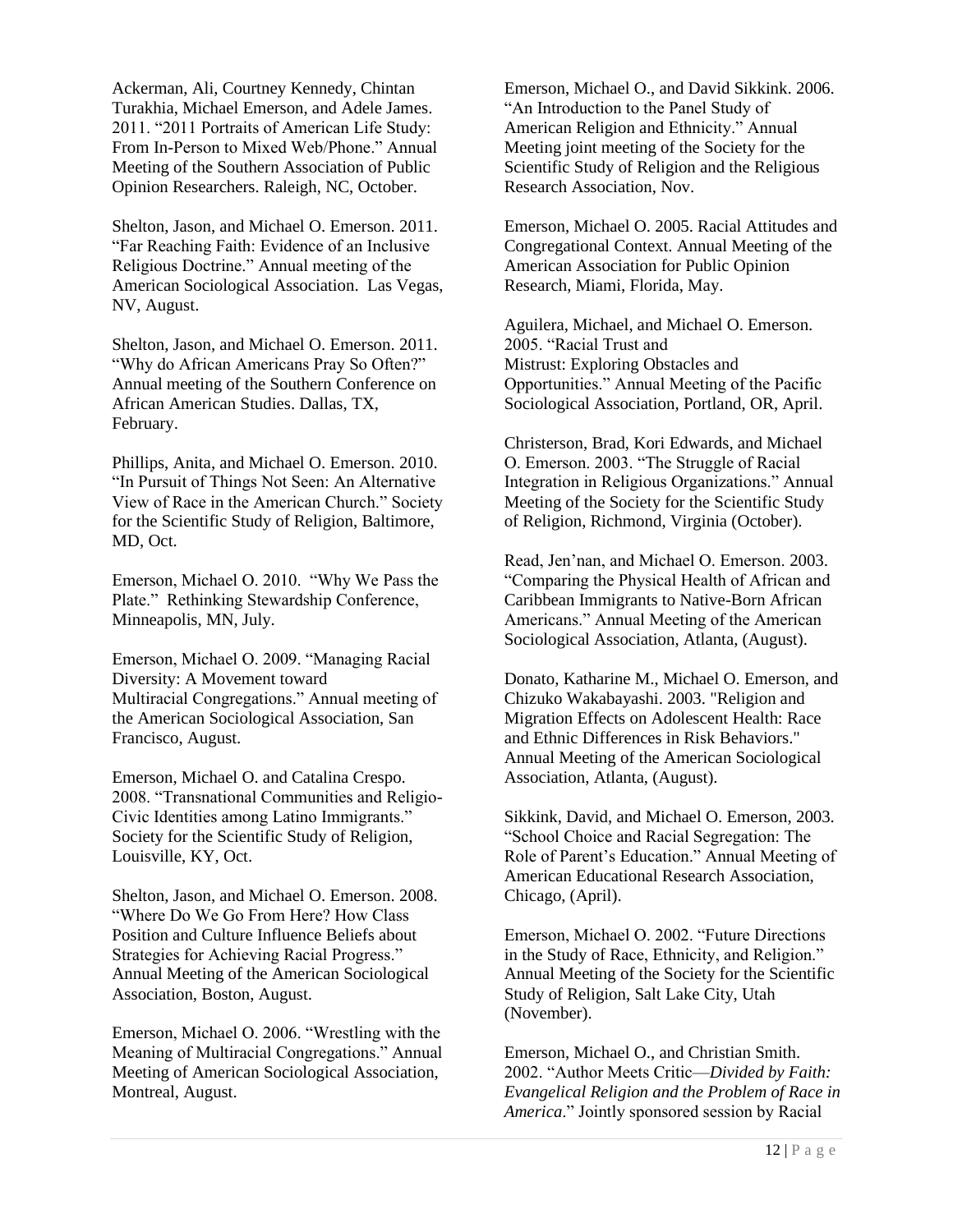and Ethnic Minorities and Religion Sections, Annual Meeting of the American Sociological Association, Chicago, (August).

Christerson, Brad, and Michael O. Emerson. 2001. "The Costs of Ethnic Diversity in Religious Organizations: An In-Depth Case Study." Annual Meeting of the Society for the Scientific Study of Religion, Columbus, OH (October).

Emerson, Michael O., George Yancey, and Karen Chai. 2001. "Race vs. Race-as-a-Proxy in Residential Segregation by Race: Exploring the Mind's Eye of White Americans." Annual Meeting of the American Sociological Association, Anaheim, CA (August).

Emerson, Michael O. 2000. "Beyond Ethnic Composition: Are Multiracial Congregations Unique." Annual Meeting of the Society for the Scientific Study of Religion, Houston, TX (October).

Chai, Karen, Michael O. Emerson, and George Yancey. 2000. "Together in Worship: A Typology of American Multiracial Congregations." Annual Meeting of the Society for the Scientific Study of Religion, Houston, TX (October).

Emerson, Michael O., and David Sikkink. 2000. "Educational Status and Residential and Schooling Segregation." Annual Meeting of the American Sociological Association, Washington, DC (August).

Yancey, George, Michael O. Emerson, and Karen Chai. 2000. "Who Can We Marry? A Look at the Hierarchical Construction of Marriage Preference in the United States." Annual Meeting of the Southern Sociological Society, New Orleans (April).

Yancey, George, Michael O. Emerson, and Karen Chai. 2000. "A Comparison of How European Americans and African Americans Define Racism and Racial Prejudice." Annual Meeting of the Southwest Social Science Association, Galveston (March).

Yancey, George, and Michael O. Emerson. 1999. "An Exploratory Study of the Effects of Bi-Racial Congregations on Choosing Assimilation or Pluralism." Annual Meeting of the Society for the Scientific Study of Religion, Boston (November).

MacDonald, William, and Michael O. Emerson. 1999. "Testing Explanations of Racial Differences in Attitudes towards Euthanasia." Annual Meeting of the American Sociological Association, Chicago (August).

Yancey, George, and Michael O. Emerson. 1999. "The 1998 South Carolina Elections: An Analysis of Resistance to Racial Exogamy." Annual Meeting of the Society for the Study of Social Problems, Chicago (August).

Emerson, Michael O., Christian Smith, and David Sikkink. 1998. "Explaining of Black/White Inequality: The Case of White Conservative Protestants." Annual Meeting of the American Sociological Association, San Francisco (August).

Emerson, Michael O., and David Sikkink. 1997. What People Say, What People Do: Education, Racial Attitudes, and Racial Realities." Annual Meeting of the American Sociological Association, Toronto (August). Emerson, Michael O. 1997. "Racial Inequality: Are the Views of Evangelicals Unique?" Annual Meeting of the Association for the Sociology of Religion, Toronto, (August).

Emerson, Michael O., and Karen McKinney. 1997. "Other People's Power." Annual Meeting of the Collaboration Conference, Bloomington, MN (April).

Emerson, Michael O. 1996. "Negotiating Race: American Evangelicals and an American Dilemma." Annual Meeting of the Society for the Scientific Study of Religion, Nashville.

Emerson, Michael O. 1996. "How To Overcome Racism: American Evangelical Beliefs and the Shaping of Racism Solutions." Annual Meeting of the Association for the Sociology of Religion, New York City, 1996.

David Sikkink, Christian Smith, Michael O. Emerson, Sally Gallagher and Paul Kennedy. 1995. "Dimensions of Difference: Relative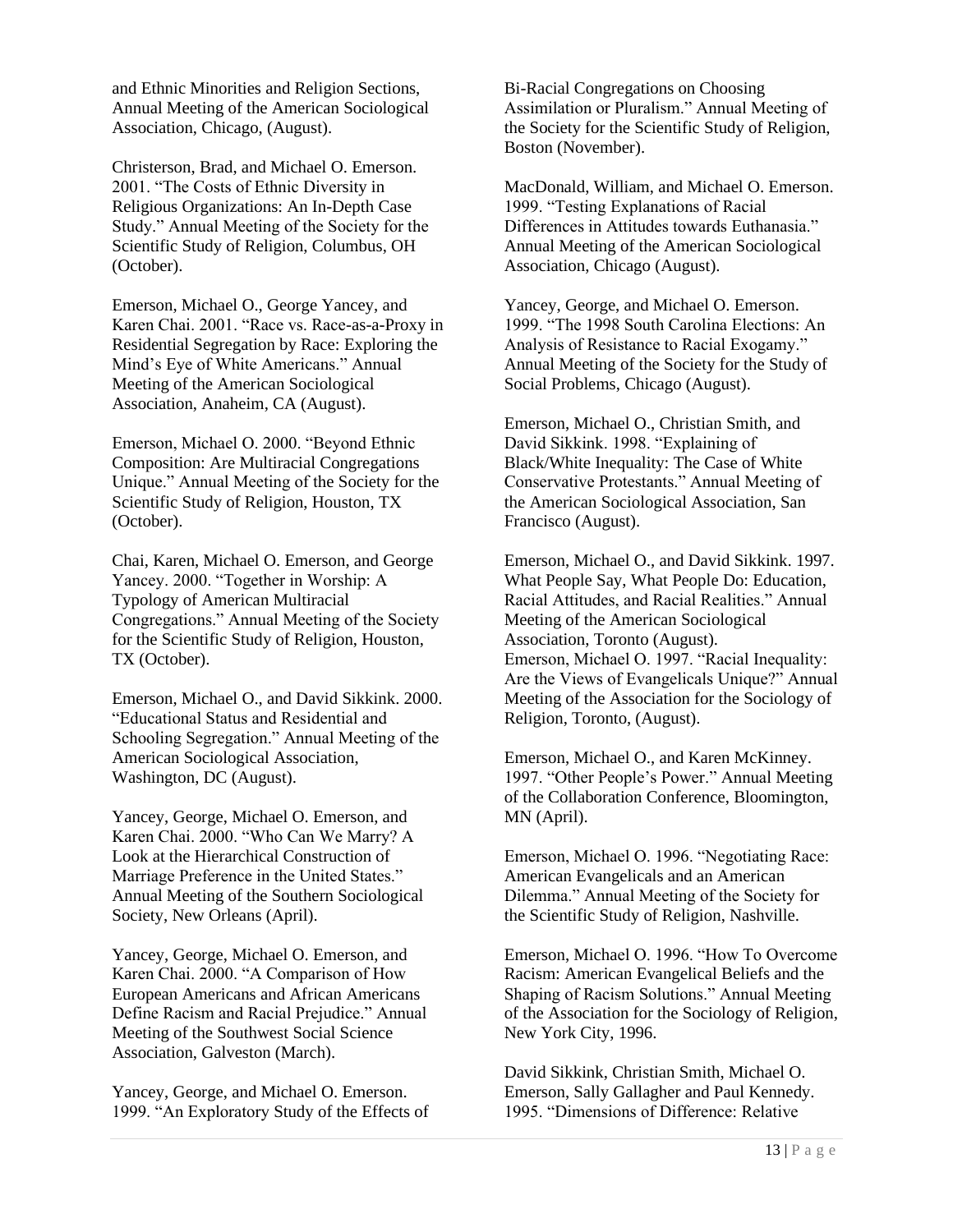Positions in Bounded Social Space." Annual Meeting of the Society for the Scientific Study of Religion, St. Louis (November).

Emerson, Michael O., and J. Clark Laundergan. 1995. "Characteristics of Minnesota Gamblers: 1990-1994." Annual Meeting of the Conference on Gambling Research, St. Paul (September).

Emerson, Michael O., and J. Clark Laundergan. 1994. "Do Minnesotans Like to Gamble? You Bet: Gambling Prevalence and Problem Gambling in 1990 and 1994." Plenary Session of Joint Meeting of Sociologists of Minnesota and the Great Plains Sociological Association (October).

Emerson, Michael O. 1994. "The Etiology of Abortion Attitudes: World Views, Social Location, and Religion." Annual Meeting of the Southern Sociological Society, Raleigh, NC (April).

Emerson, Michael O. 1992. "The Emergence of an Underclass: A Theory of Separate Spheres." Annual Meeting of the Southern Sociological Society, New Orleans (April).

Emerson, Michael O., and Fred Hall. 1991. "The Urban Underclass: A New Measurement Model." Annual Meeting of the American Sociological Association, Cincinnati (August).

Emerson, Michael O. 1990. "The Role of Migration in Concentrating the Black Poor in Central Cities." Annual Meeting of the Population Association of America, Toronto (April).

# **CONFERENCE SESSIONS ORGANIZED, PRESIDED, DISCUSSANT OR CRITIC**

Organizer, Religion's Role in Peace, Justice, and Missions Movements, Joint session American Sociological Association and Association for the Sociology of Religion, August 13, 2017.

Organizer, Religious Dividing Lines: Race, Class, and Immigration, Joint session between American Sociological Association and

Association for the Sociology of Religion, August 13, 2017.

Critic, Author Meet Critic Session, Faith, Family, and Filipino American Community Life, by Stephen Cherry, Society for the Scientific Study of Religion, Indianapolis, Oct. 31-Nov. 2, 2014.

Discussant, Race, Congregations, and Worship, Association for the Sociology of Religion, San Francisco, CA, August 13-15

Organizer and Presider, Highlighting Houston: Studying an Emerging Global City, Urban Affairs Association, San Francisco, CA, April 3- 6, 2013.

Critic, Author Meet Critic Session, Worship across the Racial Divide, by Gerardo Marti, Society for the Scientific Study of Religion, Phoenix, Nov 9-11, 2012.

Organizer and Presider, The Racial Wealth Gap and Its Implications, American Sociological Association, Chicago, Aug. 2011.

Organizer and Presider, Research featuring the Panel Study of American Religion and Ethnicity, Society for the Scientific Study of Religion, Denver, Oct. 2009.

Critic, Author Meets Critic Session, Faith Makes Us Live: Surviving and Thriving in the Haitian Diaspora, by Margarita Mooney, Society for the Scientific Study of Religion, Denver, Oct. 2009.

Presider, Religion, Consumption, and Money, American Sociological Association, Boston, Aug. 2008.

Organizer for Thematic Session, Urban Labor/Work and Religion, Annual Meeting of the American Sociological Association, Boston, Aug. 2008.

Organizer, Religion and the Changing Face of American Civic Life, Society for the Scientific Study of Religion, Oct. 2008.

Convener, Race and Religious Communities, Society for the Scientific Study of Religion, Tampa, Florida, Nov 2-4, 2007.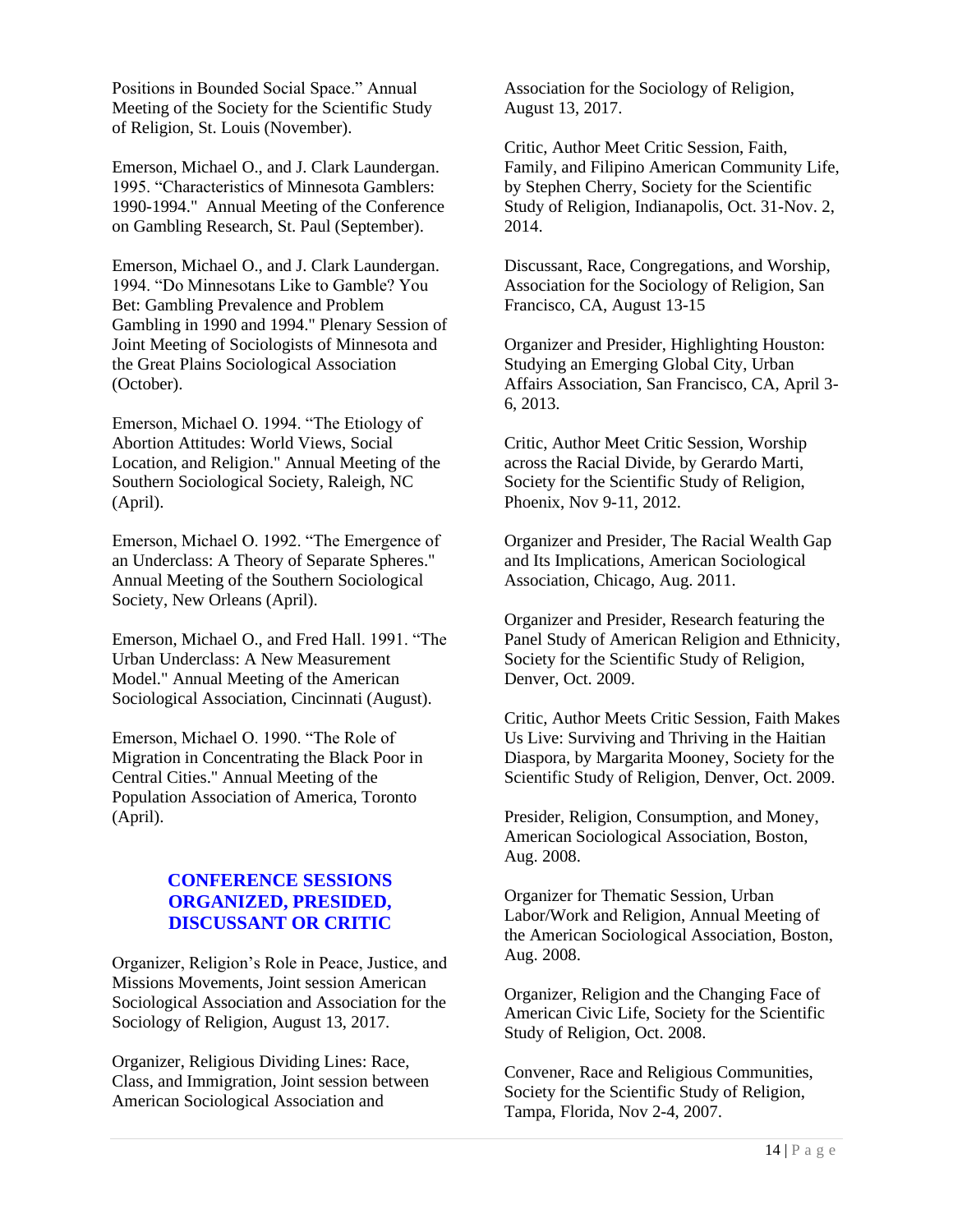Presider, Religion and Culture, Annual Meeting of the American Sociological Association, New York, Aug. 2007.

Program Chair, Religious Research Association annual meeting, Portland, OR, Nov. 2006.

Organizer and Convener, Author Meets Critic, A Mosaic of Believers: Diversity and Innovation in a Multiethnic Church, Religious Research Association annual meeting, Portland, OR, Nov. 2006.

New Developments in the Study of Multiracial Congregations, Presider and Discussant, Religious Research Association annual meeting, Rochester, NY, Nov. 2005.

Organizer, joint session on race and religion (for Racial and Ethnic Minorities and Religion Sections), ASA, San Francisco, August 2004.

The Invisible Caring Hand: American Congregations and the Provision of Welfare. 2003. Author Meets Critics session, Annual Meeting of the Association for the Sociology of Religion. Atlanta.

Risking Dialogue on Religion and Race. Organizer, Presider, Discussant. 2002. Annual Meeting of the Society for the Scientific Study of Religion. Salt Lake City, UT.

New Perspectives on Religion and Civic Involvement. Discussant. 2002. Annual Meeting of the Society for the Scientific Study of Religion. Salt Lake City, UT.

Religion and Adolescent Life Outcomes. Presided. 2002. Annual Meeting of the Association for the Sociology of Religion. Chicago, IL.

Futures of Urban Religion: New Forms, New Faiths, New Seekers. Organized/Presided. 2001. Annual Meeting of the American Sociological Association. Anaheim, CA.

Asian Immigrants and Religion. Presided. 2001. Annual Meeting of the Society for the Scientific Study of Religion. Columbus, OH.

Multiethnic Congregations. Organized. 2000. Annual Meeting of the Society for the Scientific Study of Religion. Houston, TX.

Religion, Migration, and Identity. Discussant. 1999. Annual Meeting of the American Sociological Association, Chicago, IL.

Religion, Migration, and Identity. Presided. 1999. Annual Meeting of the American Sociological Association, Chicago, IL.

Religion and Asian Identity. Organized/Presided. 1999. Annual Meeting of the Association for the Sociology of Religion, Chicago, IL.

Religion and Ethnicity, Organized/Presided. 1999. Annual Meeting of the Association for the Sociology of Religion, Chicago, IL.

# **SELECTED INVITED LECTURES (SINCE 2000)**

Emerson, Michael O. 2021. "Why is Chicago Still Segregated and What it Means for Commercial Real Estate." Building Owners and Managers Association Webinar (June).

Emerson, Michael O. 2019. "Making Sense of Race and Religion in the Contemporary U.S." Fritz Nova Memorial Address, Villanova University (October).

Emerson, Michael O. 2018. April. "Still Divided by Faith? A Look at Race and Religion in the Contemporary U.S." Seattle Pacific University (April)

Emerson, Michael O. 2018. "Religion East to West: Comparisons of China and the U.S." Rice University (Feb.)

Emerson, Michael O. 2018. "Educational Inequality in the U.S." Trinity International (Feb.)

Emerson, Michael O. 2016. "How Race Works in 2016." Westmont College (Nov.).

Emerson, Michael O. 2016. "Urban Soul: Market Cities, People Cities, and Our Future."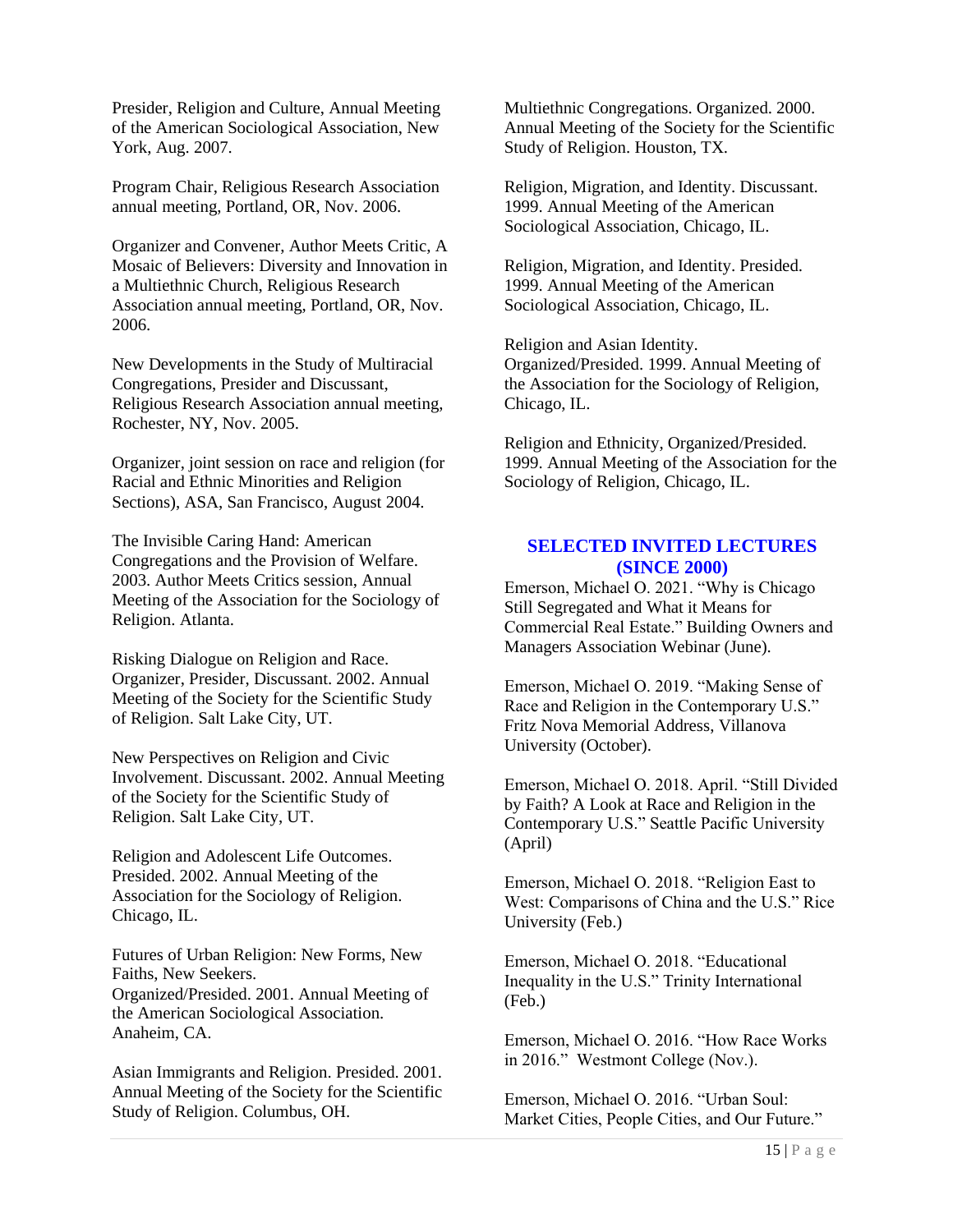Eleanor Fails Annual Lecture Series, Loyola University of Chicago (October).

Emerson, Michael O. 2016. "What Kind of Cities are We Building and Why Does it Matter?" Baylor University (Feb. 2016)

Emerson, Michael O. 2016. "Reconciling Divided Groups." Evangelical Covenant Church Denominational Meeting, Chicago, IL (Feb. 2015).

Emerson, Michael O. 2016. "The Soul of the City." Project CURATE, Houston (Feb. 2015).

Emerson, Michael O. 2015. "No One Way Streets to Unity." Mercer University (Macon, Georgia, Feb. 2015).

Emerson, Michael O. 2015. "Developing Inclusive Diversity in Our Cities." Association of Theological Schools (Feb. 2015).

Emerson, Michael O. 2015. "A Tale of Cities: Houston, Copenhagen, and Our Urban Future." International Conference on the Governance of Metropolis and the Development of Global Cities, Shanghai University (Jan. 2015).

Emerson, Michael O. 2014. "Cities of Hope." Gordon College, Massachusetts (Nov. 2014).

Emerson, Michael O. 2014. "Livable Cities," "Sustainable Cities," and "Market vs. People Cities." Lecture Series, Danish Institute for Study Abroad, Copenhagen (Oct. 2014).

Emerson, Michael O. 2014. "Urban Transformations in Current Times." Texas Community Development Association (Austin, Oct. 2014).

Emerson, Michael O. 2014. "A Tale of 2 Cities: Comparing Houston and Copenhagen." Houston Tomorrow Distinguished Speaker Series (September 2014).

Emerson, Michael O. 2014. "Copenhagen Transportation." Houston Tomorrow Ask the Expert Series (September 2014).

Emerson, Michael O. 2014. "A Tale of Cities: Houston, Copenhagen, and Urban

Transformation." Presented at the Leipzig Colloquium, organized by the Leibniz Institute of Regional Geography and the Helmholtz Center for Environmental Research, Leipzig University (June, 2014)

Emerson, Michael O. 2014. "The American Religious and Racial Landscape." Presented at the American Studies Forum, Leipzig University, Leipzig, Germany (June, 2014).

Emerson, Michael O. 2014. "Houston's Immigration Patterns and Urban Growth." Metropolis' Response to Migration and Urban Growth. Fudan University, Shanghai, China (May 2014) and co-chaired the workshop.

Emerson, Michael O. 2014. "Tips for Conducting Large-Scale, National Surveys." University of Padua, Padua, Italy (May 2014).

Emerson, Michael O. 2014. "Comparing Houston and Copenhagen in the World Order of Cities." University of Padua, Padua, Italy (May 2014).

Emerson, Michael O. 2014. "The Changing American Racial Structure and the Multiracial Church Movement." University of Padua, Padua, Italy (May 2014).

Emerson, Michael O. 2014. Taking the Pulse of the Copenhagen Region. Danish Institute for Study Abroad (May 2014).

Emerson, Michael O. 2013. Multiracial Education and Learning. Association of Theological Schools, Pittsburgh, PA (Oct. 2013).

Emerson, Michael O. 2012. "Skin Goes Deep: Color and Worship in the U.S." Talk given to the Sociology Department, Duke University (Nov. 2012).

Emerson, Michael O. 2012. "Opportunity Now: The Dynamic Need for Multiracial Education." North Park Seminary (Nov. 2012).

Emerson, Michael O. 2011. "Houston Growing and Changing." Possibility Series, Houston, TX (Nov. 2011).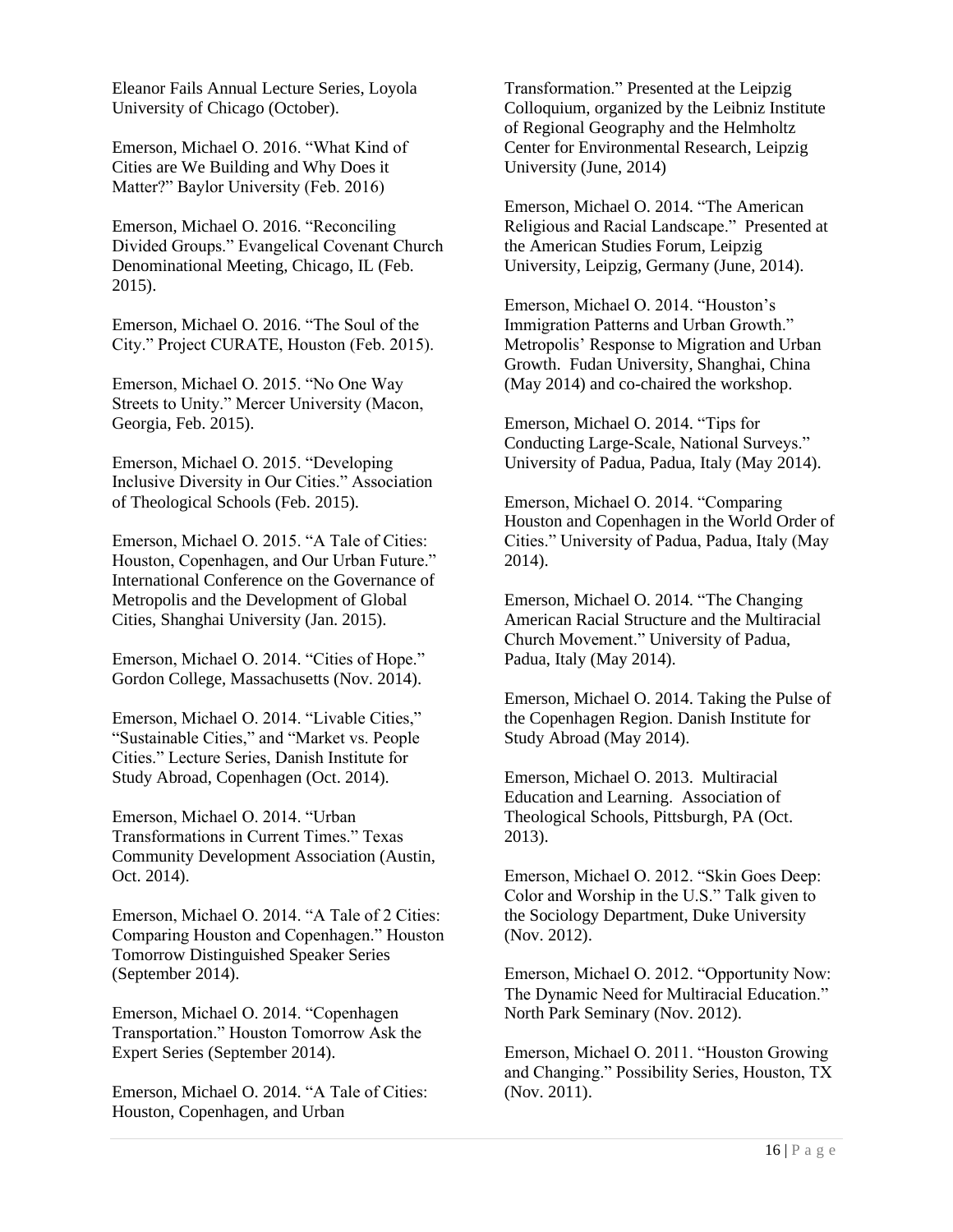Emerson, Michael O. 2011. "Opportunity Now: The Dynamic Need for Multiracial Education." Association of Theological Schools, Pittsburgh, PA (Oct. 2011, March 2012).

Emerson, Michael O. 2011. "Racial Segregation in Houston." South Texas College of Law, Houston TX (March 2011).

Emerson, Michael O. 2010. "Spaghetti Sauce and Multiethnic Churches: How They are Related." National Multiethnic Congregation Conference, San Diego (Nov. 2010).

Emerson, Michael O. 2010. "Dynamic Houston: How Houston is Emerging as a Global City." Family Weekend, Rice University (September 2010).

Emerson, Michael O. 2010. "The Housing Preferences of African Americans, Anglos, and Latinos." Houston Association of Hispanic Media Professionals (August 2010).

Emerson, Michael O. 2010. "Still Divided by Faith, but with Some Hope." Transforming Race Conference, Kirwan Institute for the Study of Race and Ethnicity, Ohio State, Columbus, OH (March 11-13).

Emerson, Michael O. 2010. "The Religious Color Wall." Anti-Defamation League— Southwest Region, Houston (Feb. 26).

Emerson, Michael O. 2010. "The Changing Meaning of Houston's Racial and Ethnic Profile." Houston chapter, Texas Economic and Demographic Association, (Feb. 26).

Emerson, Michael O. 2009. "Give Us Unity or Give Us Death." Brokenness Conference plenary speaker, Houston (September).

Emerson, Michael O. 2009. "Multiracial Religious Organizations and Social Networks." University of Wisconsin (March)

Emerson, Michael O. 2009. Multiple talks on race and religion, Elizabethtown College, PA.

Emerson, Michael O. 2009. "The Color Wall: Race and Religion in the U.S." DePaul University (February).

Emerson, Michael O. 2008. "Hispanics, Religion, and Volunteering." Hispanic Initiative National Conference, Houston (November)

Emerson, Michael O. 2008. "The Segregated Church and Change." Multiethnic Leadership Conference, Minneapolis (October).

Emerson, Michael O. 2008. "The Future of Race in the United States." Leadership Conference, Grand Rapids. (October).

Emerson, Michael O. 2008. "The Color Wall: Lessons for Grand Rapids and U.S. Cities." Calvin College/Grand Rapids MI public lecture (July).

Emerson, Michael O. 2008. "Multiracial Congregations: Lessons for Higher Education." Diversity in Higher Education conference, Pomona, CA (April).

Emerson, Michael O. 2007. "The Cutting Edge of Studying Religion." Religious News Writers Association, national annual meeting, San Antonio (Sept.)

Emerson, Michael O. 2007. "The Rise of Religious Fundamentalism." Boniuk Center Speaker Series, Houston (March).

Emerson, Michael O. 2007. "Dynamic Houston." Rice Continuing Studies "Best Of" Series, Houston (Spring 2007).

Emerson, Michael O. 2007. "The Multiracial Organization and Social Networks." Ohio State University. (Jan.)

Emerson, Michael O. 2007. "Divided and United by Faith." Keynote Lecture, MLK week, Belmont College, Nashville, TN (Jan).

Emerson, Michael O. 2007. "From Diversity to Community." Martin Luther King Day Celebration, Westerville, OH (Jan.).

Emerson, Michael O. 2007. "Divided and United by Faith." Belmont College, Martin Luther King Week Keynote Speaker, Nashville, TN (Jan.)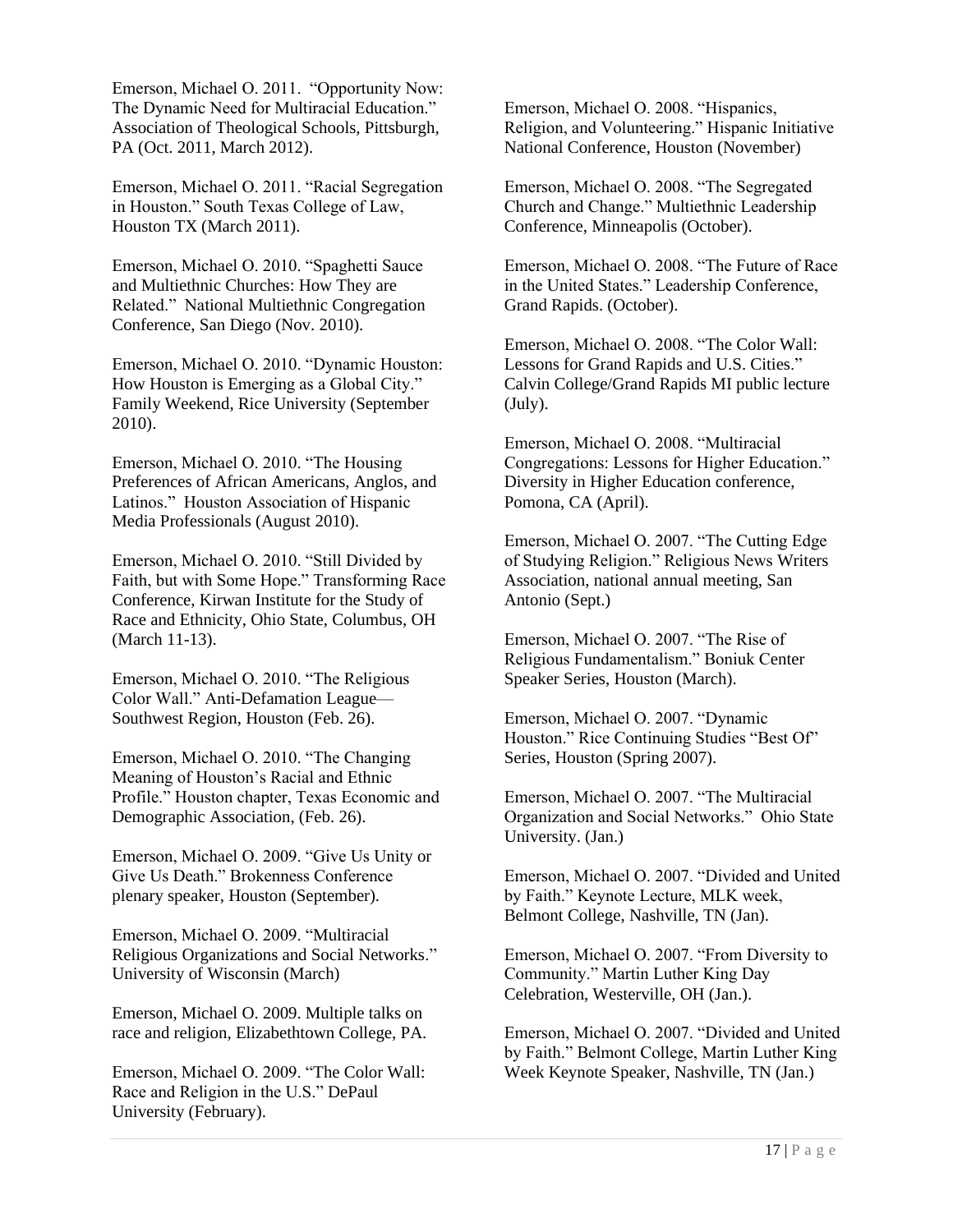Emerson, Michael O. 2006. "The Benefits and Limits of Multiracial Congregations for U.S. Race Relations." Academic Affairs Committee, Rice University Board of Regents. (May).

Emerson, Michael O. 2006. Multiracial Congregations. University of Chicago Divinity School, McCormick Divinity School, Catholic Theological Union, and Lutheran School of Theology. (April).

Emerson, Michael O. 2006. Studying the Unusual: Multiracial Congregations in America. Weiss President's House Series, Rice University (April).

Emerson, Michael O. 2006. Succeeding in Life: Personal Values and Social Structures. Rice Community Dialogue (Feb.). Later broadcast on the city of Houston's cable channel.

Emerson, Michael O. 2006. Multiracial Congregations and Racialization. Midwestern Student Conference, Indianapolis, IN (Apr).

Emerson, Michael O. 2005. Plenary Speaker, Leadership Conference, Moody Graduate School, Chicago, IL (May).

Emerson, Michael O. 2005. Plenary Speaker, Midwinter Conference, Covenant Denomination. Spoke on issues of race and religion at two plenary sessions to pastors and other denominational leaders. Chicago, IL (Feb.)

Emerson, Michael O. 2004. "Multiracial Congregations: Promises and Limits to a Racialized Society." Horizons of the Mind Lecture Series, College of Arts and Sciences, Montana St. University, Bozeman, MT (October)

Emerson, Michael O. 2003. "Shifting Color Lines in American Christianity." The Color Lines Conference, Civil Rights Project, Harvard School of Law, Cambridge, MA (August).

"Divided on Sunday: Race and the Evangelical Church in America." Francis Schaeffer Lecturer, Covenant Seminary, St. Louis, Feb. 28-Mar. 1, 2003.

"Examining Racial Diversity in Religious Congregations." The University of Illinois at Chicago Colloquium Series, Feb. 12, 2003.

"Understanding Racial Diversity in Religious Organizations." The University of North Carolina at Chapel Hill Sociology Colloquium Series, October 2, 2002.

"Ethnic Pluralism and the Question of Integration in American Life." University of Notre Dame, Pew Graduate Seminar Series, June 8-22, 2002.

"What Difference Does it Make that Sunday is Segregated?" Bouma Lecturer, Calvin College. Nov. 2001.

"Changing Social Institutions: Religion and Race" Panel. The Changing Terrain of Race and Ethnicity Conference, University of Illinois at Chicago. Oct. 2001.

"Evangelicals and Black-White Relations," Colloquium: Evangelicals in Political and Civic Life, Ethics and Public Policy Center, Washington, D.C., June 2001.

"Race and the American City." Plenary Speaker, Community Development Association Conference, Dallas, TX, Nov. 2001.

"Race and Religion in the United States," E.R.A.C.E. Foundation Conference, Cornerstone College, Grand Rapids, MI, Apr. 2001.

"The Racial Divide and Education," Multicultural Leadership Summit, Baltimore, April 2001.

"Divided by Faith and Racial Futures," CCCU Conference of College Presidents, Provosts, and Deans, Orlando, FL, February 2001.

"Initial Results of the Multiracial Congregations Study." The Louisville Institute, Louisville, KT, August 2000.

"Living Diversity." Common Ground Seminar Series, Spring Branch Independent School District, Houston, TX. April 2000.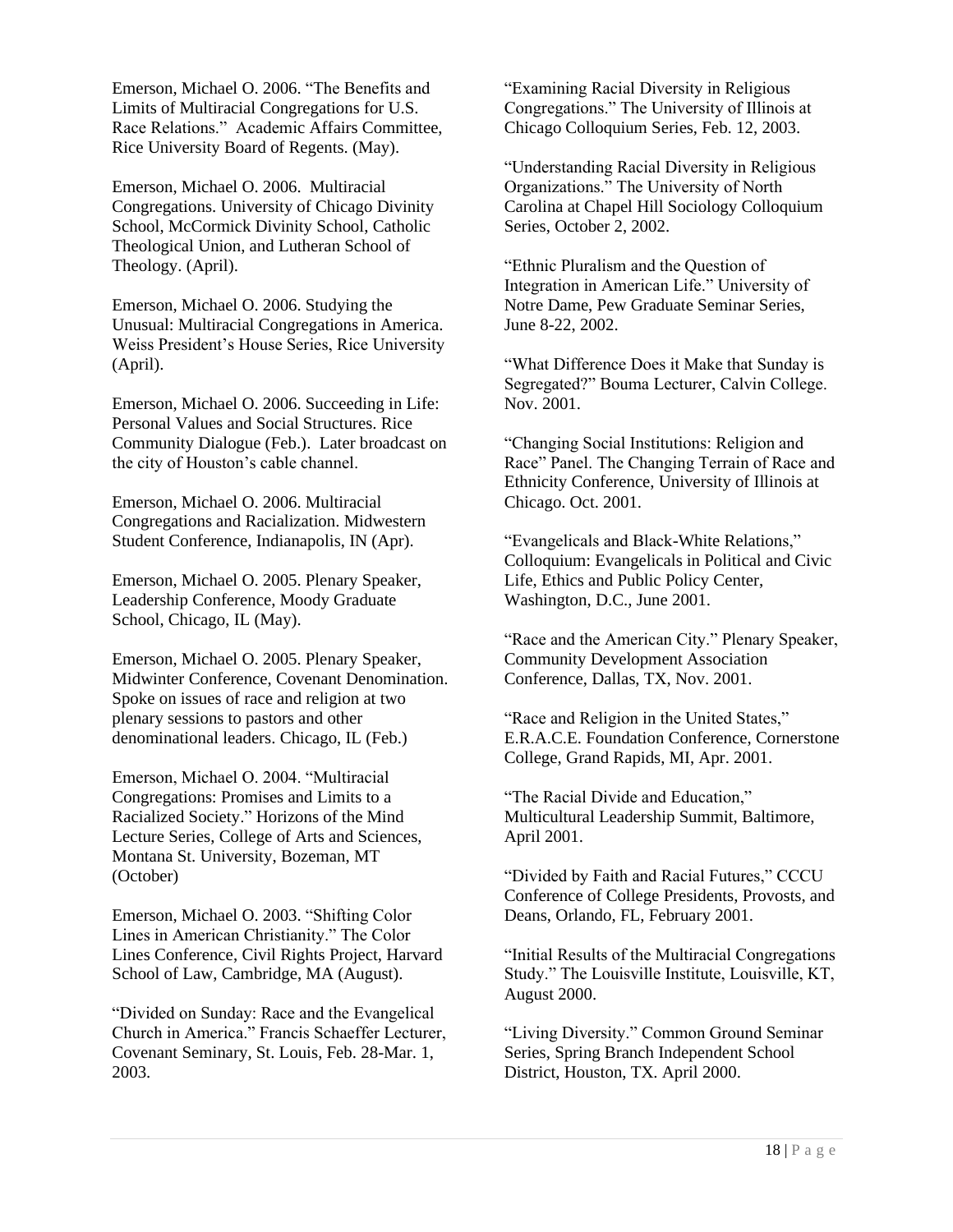# **SELECTED MEDIA INTERVIEWS (1999 to present)**

\*2021 Houston Chronicle, for story on urban sustainability in Houston and Copenhagen, [https://www.houstonchronicle.com/news/houston](https://www.houstonchronicle.com/news/houston-texas/houston/article/Houston-and-Copenhagen-An-unlikely-duo-addresses-16160352.php)[texas/houston/article/Houston-and-Copenhagen-An](https://www.houstonchronicle.com/news/houston-texas/houston/article/Houston-and-Copenhagen-An-unlikely-duo-addresses-16160352.php)[unlikely-duo-addresses-16160352.php](https://www.houstonchronicle.com/news/houston-texas/houston/article/Houston-and-Copenhagen-An-unlikely-duo-addresses-16160352.php) (May)

\*2021 Bloomberg/Newsroom, for story on racial issues and Christian churches, (May) [https://www.bloomberg.com/opinion/articles/20](https://www.bloomberg.com/opinion/articles/2021-05-02/can-evangelical-christians-become-woke?sref=Fz2jp1Lp&utm_source=url_link) [21-05-02/can-evangelical-christians-become](https://www.bloomberg.com/opinion/articles/2021-05-02/can-evangelical-christians-become-woke?sref=Fz2jp1Lp&utm_source=url_link)[woke?sref=Fz2jp1Lp&utm\\_source=url\\_link](https://www.bloomberg.com/opinion/articles/2021-05-02/can-evangelical-christians-become-woke?sref=Fz2jp1Lp&utm_source=url_link)

\*2021 Religion News Service, for story on race and religion research and released monograph, [https://religionnews.com/2021/04/28/despite](https://religionnews.com/2021/04/28/despite-multiracial-congregation-boom-some-black-congregants-report-prejudice/)[multiracial-congregation-boom-some-black](https://religionnews.com/2021/04/28/despite-multiracial-congregation-boom-some-black-congregants-report-prejudice/)[congregants-report-prejudice/](https://religionnews.com/2021/04/28/despite-multiracial-congregation-boom-some-black-congregants-report-prejudice/) (reprinted in full or part in the *Washington Post*, *Christianity Today*, *Relevant* magazine, and *Slight* magazine, among others). (May)

\*2021 Bloomberg/Newsroom, for story on internal conflict among American religious congregation. (Feb)

[https://www.bloomberg.com/opinion/articles/20](https://www.bloomberg.com/opinion/articles/2021-02-21/after-trump-america-s-churches-are-more-polarized-than-ever?sref=gW8RJlKe) [21-02-21/after-trump-america-s-churches-are](https://www.bloomberg.com/opinion/articles/2021-02-21/after-trump-america-s-churches-are-more-polarized-than-ever?sref=gW8RJlKe)[more-polarized-than-ever?sref=gW8RJlKe](https://www.bloomberg.com/opinion/articles/2021-02-21/after-trump-america-s-churches-are-more-polarized-than-ever?sref=gW8RJlKe)

\*2020 Religion News Service, for story on forthcoming paper on multiracial congregations. [https://religionnews.com/2020/11/12/study](https://religionnews.com/2020/11/12/study-multiracial-churches-growing-but-racial-unity-remains-elusive/)[multiracial-churches-growing-but-racial-unity](https://religionnews.com/2020/11/12/study-multiracial-churches-growing-but-racial-unity-remains-elusive/)[remains-elusive/](https://religionnews.com/2020/11/12/study-multiracial-churches-growing-but-racial-unity-remains-elusive/) (Nov)

\*2020 New York Times, for article, "Can the 'Instigator-in-Chief' Win on 'Law and Order'?" [https://www.nytimes.com/2020/09/09/opinion/tr](https://www.nytimes.com/2020/09/09/opinion/trump-portland-kenosha.html) [ump-portland-kenosha.html](https://www.nytimes.com/2020/09/09/opinion/trump-portland-kenosha.html) (Sep)

\*2020 Washington Post, for article "Black and White evangelicals once talked about 'racial reconciliation,' Then Trump came along." [https://www.washingtonpost.com/religi](https://www.washingtonpost.com/religion/2020/08/21/black-and-white-evangelicals-trump-racial-reconciliation/) [on/2020/08/21/black-and-white](https://www.washingtonpost.com/religion/2020/08/21/black-and-white-evangelicals-trump-racial-reconciliation/)[evangelicals-trump-racial](https://www.washingtonpost.com/religion/2020/08/21/black-and-white-evangelicals-trump-racial-reconciliation/)[reconciliation/](https://www.washingtonpost.com/religion/2020/08/21/black-and-white-evangelicals-trump-racial-reconciliation/)

\*2020 NPR, All Things Considered, for show on multiracial congregations. July 17. [https://www.npr.org/programs/all](https://www.npr.org/programs/all-things-considered/2020/07/17/892197866)[things](https://www.npr.org/programs/all-things-considered/2020/07/17/892197866)[considered/2020/07/17/892197866](https://www.npr.org/programs/all-things-considered/2020/07/17/892197866)

\*2020 NPR.org, for article on multiracial congregations, July 17. [https://www.npr.org/2020/07/17/891600](https://www.npr.org/2020/07/17/891600067/multiracial-congregations-may-not-bridge-racial-divide) [067/multiracial-congregations-may](https://www.npr.org/2020/07/17/891600067/multiracial-congregations-may-not-bridge-racial-divide)[not-bridge-racial-divide](https://www.npr.org/2020/07/17/891600067/multiracial-congregations-may-not-bridge-racial-divide)

\*2020 Christian Science Monitor, for article on white evangelical churches and race. July 13. [https://www.csmonitor.com/USA/Society](https://www.csmonitor.com/USA/Society/2020/0713/Confess-these-sins-white-Evangelical-churches-reflect-on-racism) [/2020/0713/Confess-these-sins-white-](https://www.csmonitor.com/USA/Society/2020/0713/Confess-these-sins-white-Evangelical-churches-reflect-on-racism)[Evangelical-churches-reflect-on](https://www.csmonitor.com/USA/Society/2020/0713/Confess-these-sins-white-Evangelical-churches-reflect-on-racism)[racism](https://www.csmonitor.com/USA/Society/2020/0713/Confess-these-sins-white-Evangelical-churches-reflect-on-racism)

\*2020 CNN.com, for article on black Christians and white response. July 10. [https://www.cnn.com/2020/07/10/us/whi](https://www.cnn.com/2020/07/10/us/white-black-christians-racism-burke/index.html) [te-black-christians-racism](https://www.cnn.com/2020/07/10/us/white-black-christians-racism-burke/index.html)[burke/index.html](https://www.cnn.com/2020/07/10/us/white-black-christians-racism-burke/index.html)

\*2020 *Religion News Service*, for article on race, Christianity, and protests. July 1. <https://bit.ly/3dSECXx>

\*2020 *Religion News Services*, for article on multiracial churches. Jan 20. [https://religionnews.com/2020/01/20/m](https://religionnews.com/2020/01/20/multiracial-churches-growing-but-challenging-for-clergy-of-color/) [ultiracial-churches-growing-but](https://religionnews.com/2020/01/20/multiracial-churches-growing-but-challenging-for-clergy-of-color/)[challenging-for-clergy-of-color/](https://religionnews.com/2020/01/20/multiracial-churches-growing-but-challenging-for-clergy-of-color/)

\*2018 *New York Times*, for feature article on racial tensions within American Christianity, March 9.

\*2018 *Dallas Morning News*, for feature article on growth in the percentage of multiracial congregations, July.

\*2018 Houston Chronicle, for article on religion in China (Feb. 20)

\*2018 The ARDA, Ahead of the Trend: "A Conversation with Michael Emerson on race, humility, and ways we can talk to one another." [http://blogs.thearda.com/trend/uncategorized/a](http://blogs.thearda.com/trend/uncategorized/a-conversation-with-michael-emerson-on-race-humility-and-ways-we-can-talk-to-one-another/)[conversation-with-michael-emerson-on-race](http://blogs.thearda.com/trend/uncategorized/a-conversation-with-michael-emerson-on-race-humility-and-ways-we-can-talk-to-one-another/)[humility-and-ways-we-can-talk-to-one-another/](http://blogs.thearda.com/trend/uncategorized/a-conversation-with-michael-emerson-on-race-humility-and-ways-we-can-talk-to-one-another/)

\*2016 *Chronicle of Higher Education*, for article "Evangelical Colleges' Diversity Problem" (Jan. 31).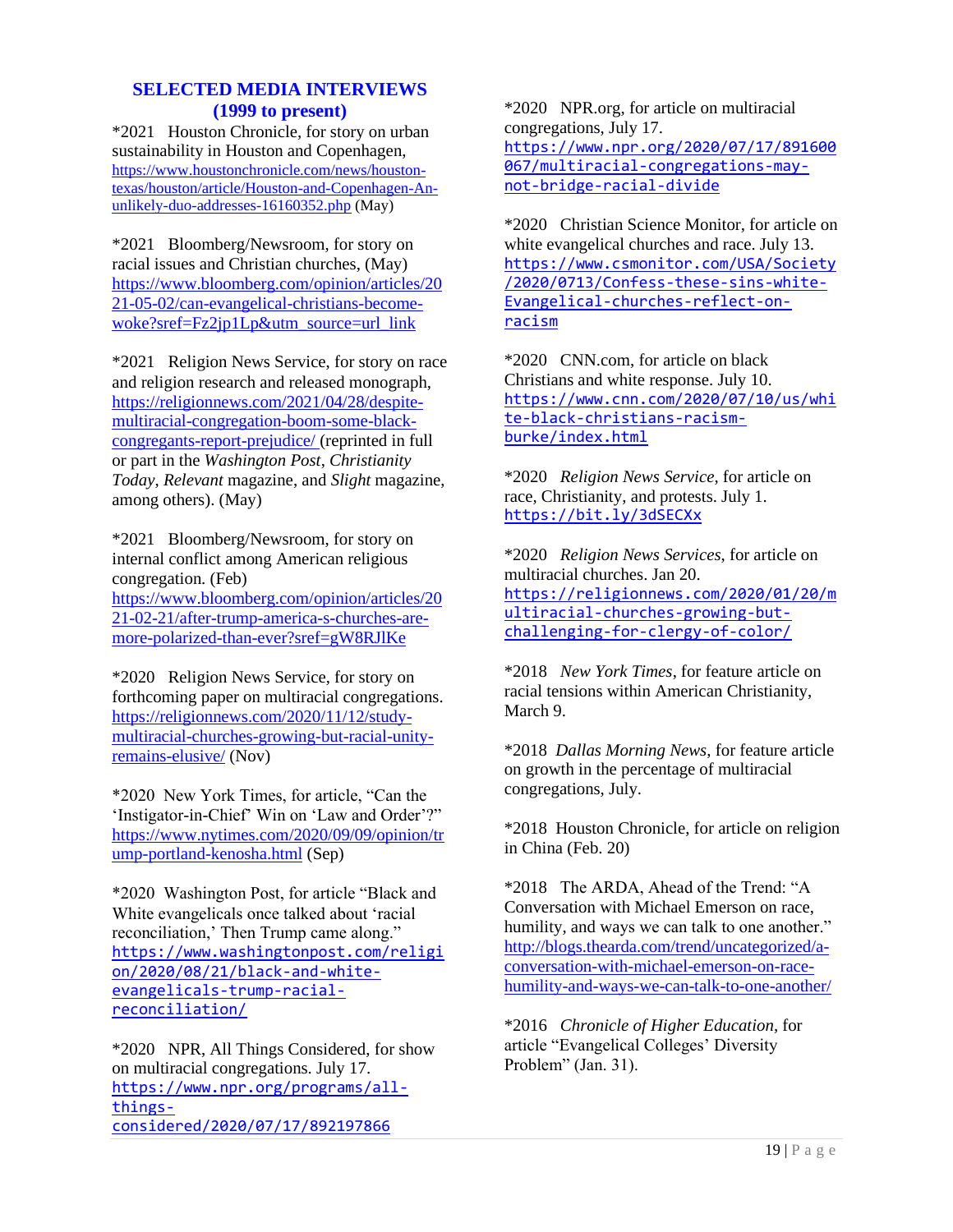\*2015 *The State-Journal Register*, for article on race relations and multiracial congregations (October 2015).

\*2015 *Reuters*, "America's Churches: Often a Reflection of the Nation's Racial Divide." [http://www.reuters.com/article/2015/06/21/us](http://www.reuters.com/article/2015/06/21/us-usa-shooting-south-carolina-churches-idUSKBN0P10WC20150621?irpc=932)[usa-shooting-south-carolina-churches](http://www.reuters.com/article/2015/06/21/us-usa-shooting-south-carolina-churches-idUSKBN0P10WC20150621?irpc=932)[idUSKBN0P10WC20150621?irpc=932](http://www.reuters.com/article/2015/06/21/us-usa-shooting-south-carolina-churches-idUSKBN0P10WC20150621?irpc=932) (June 21, 2015).

\*2015 *The Atlantic*, for story on the Southern Baptist Convention and race.

\*2015 *Al Jazeera America*, for story Southern Baptist Leadership Convention and reconciliation.

\*2014 *The Washington Post*, "How Adoption has Forced Evangelicals to Grapple with Race Relations," (December 22).

\*2014 *Wall Street Journal*, "A Church of Many Colors: The Most Segregated Hour in America Gets Less So," Front page story and also [http://online.wsj.com/articles/a-church-of-many](http://online.wsj.com/articles/a-church-of-many-colors-the-most-segregated-hour-in-america-gets-less-so-1413253801)[colors-the-most-segregated-hour-in-america](http://online.wsj.com/articles/a-church-of-many-colors-the-most-segregated-hour-in-america-gets-less-so-1413253801)[gets-less-so-1413253801](http://online.wsj.com/articles/a-church-of-many-colors-the-most-segregated-hour-in-america-gets-less-so-1413253801) (October 14th).

\*2014 *Men's Health.com*, "Why All Men Lie About Their Height (And if You Say You Don't, You're Probably Lying," [http://new](http://new-mh.menshealth.com/best-life/all-guys-lie-about-height)[mh.menshealth.com/best-life/all-guys-lie-about](http://new-mh.menshealth.com/best-life/all-guys-lie-about-height)[height](http://new-mh.menshealth.com/best-life/all-guys-lie-about-height) (September).

\*2014 *Pacific\*Standard*, for story "The Politics of Anti-NIMBYism and Addressing Housing Affordability," [http://www.psmag.com/navigation/business](http://www.psmag.com/navigation/business-economics/politics-anti-nimbyism-addressing-housing-affordability-89408/)[economics/politics-anti-nimbyism-addressing](http://www.psmag.com/navigation/business-economics/politics-anti-nimbyism-addressing-housing-affordability-89408/)[housing-affordability-89408/](http://www.psmag.com/navigation/business-economics/politics-anti-nimbyism-addressing-housing-affordability-89408/) (August).

\*2014 *Religion News Service*, for story on 100 year anniversary of Assemblies of God denomination, picked up by several other media outlets (August).

\*2014 *U.S. News and World Report, New York Daily News, HealthDay, Huffington Post, Science Blog, Health India, the Asian Age, Free Press Journal, Express.be* (in German)*, KABC TV* (LA)*, HealthCanal, Men's Fitness, UPI.com, Health Newsline, Times of India, KRON TV (*San

Francisco*), WGN (*Chicago*), KONG TV (*Seattle*), WPXI TV (*Pittsburgh*), KSHB TV (*Kansas City*), TopSanté* (in French), and 200 other media outlets, for stories on height preferences of females and males in romantic coupling (based on an article co-authored).

\*2013 *National Public Radio*, for a story on Houston region diversity and what it portends for Texas' future (July).

\*2013 *Houston Chronicle*, for cover story on daytime population shifts, (June 11).

\*2013 *CBS News*, for a national story on religious diversity in religious congregations (April).

\*2012 *Christian Science Monitor*, for story "War on poverty? Why presidential campaigns don't talk about the poor" (November 5). This article also appeared on *Yahoo.com*.

\*2012 *Sankei Shimbun* (Japanese Newspaper), for story on U.S. race relations and the presidential election (October).

\*2012 *KHOU television* and *KUHF radio*, for stories on the transformation of the Fifth Ward neighborhood of Houston (Oct. 4, 2012).

\*2012 *New York Times*, and many other media outlets via the Associate Press, for article on the first African American president of the Southern Baptist Convention, June 18.

\*2012 *Central China Television*, for piece on the population and economic growth of the Houston region, and the growth of Asians in major US metropolitan areas, April 11.

\*2012 *USA Today*, *Huffington Post*, cover story of the *Houston Chronicle*, and over 30 other media outlets, for story on racial diversity and segregation in Houston and other large U.S. metropolitan areas, March.

\*2011 *Houston Chronicle*, Feature on racial diversity in religious congregations, Nov. 4.

\*2011 *Associated Press*, for feature article on racial segregation in churches in the twenty-first century, September.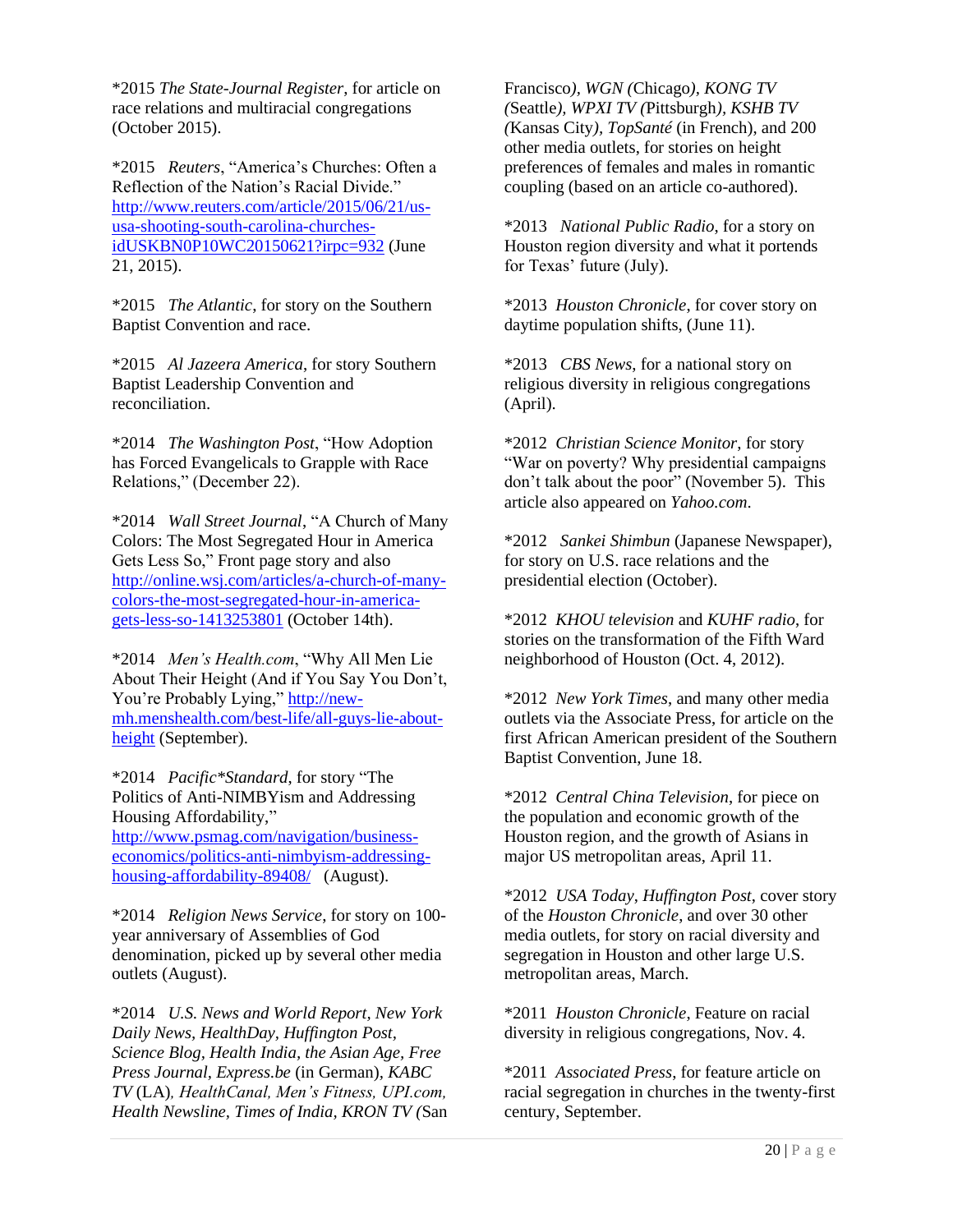\*2011 *Forbes.com*, for blog on urban job creation, August 23. At [http://www.forbes.com/sites/joelkotkin/2011/08/](http://www.forbes.com/sites/joelkotkin/2011/08/22/what-does-rick-perry-have-to-do-with-texas-success/1/) [22/what-does-rick-perry-have-to-do-with-texas](http://www.forbes.com/sites/joelkotkin/2011/08/22/what-does-rick-perry-have-to-do-with-texas-success/1/)[success/1/](http://www.forbes.com/sites/joelkotkin/2011/08/22/what-does-rick-perry-have-to-do-with-texas-success/1/)

\*2011 *Yahoo.com*, *MNN.com*, and over 30 other magazines, papers, television and radio outlets, for Emerson's research on metropolitan growth (July).

\*2011 *KRIV TV News*, interview on growing racial wealth gap (July)

\*2011 *News.az* (Baku, Azerbaijan), featured interview on regional conflict in the Southern Caucuses (May) <http://news.az/articles/politics/36248>

\*2011 *KRIV TV News*, interview about racism in the U.S. (May)

\*2011 *KPRC TV News*, for story on the apocalypse (May)

\*2011 *Houston Chronicle*, for articles on depopulating areas of the city (Feb.), prayer in the United States (May), changing black population (July)

\*2011 *Radio in Black and White*, on multiracial America (April)

\*2011 *Kansas City Star*, for article on multicultural churches (Feb.)

\*2010 *Houston Chronicle*, for article on black churches hiring white clergy (Oct. 28)

\*2010 *Houston Chronicle*, for question and answer feature on influence of racial composition on housing preferences of Houstonians (July 31).

\*2010 *Washington Post*, for a story on bilingual congregations. (Mar 28)

\*2010 *Corpus Christi Caller Times*, for a story on megachurch giveaways. (Mar 28)

\*2010 *Time* magazine, for a story on the growth of multiracial congregations in the United States. (Jan  $11<sup>th</sup>$  edition)

\*2009 *Associated Press*, for a story on racial discrimination lawsuit of Billy Graham Association. Appeared in over 50 news outlets, including the *USA Today*, *New York Times*, *San*  *Francisco Chronicle*, *Washington Post*, *Yahoo! News*, *USA Today*, (September 4, 2009).

\*2009 *Associated Press* and other media outlets, for articles on race, religion, and the presidential election.

\*2009 Multiple radio interviews (local and national shows) discussing *Passing the Plate* book findings and implications.

\*2008 *PBS*, for national special on multiracial congregations (filmed in October for December broadcast).

\*2008 *Houston Chronicle*, for article on black senior clergy of white congregations (August)

\*2008 *Houston Chronicle*, for article on new Ph.D program in sociology (July 12).

\*2008 *Interchange, KPFT* (90.1 FM Houston), for hour call in-show on race, religion, and politics (June).

\*2008 *Houston Media Source Channel*, for television show on race and religion (June).

\*2008 *Worlds Apart Television Series* (airing in Philadelphia and LA areas), on race and religion in urban America (April)

\*2007 *Washington Post*, for article on multiracial congregations in cities (Nov.)

\*2007 *Richmond (VA) Times-Dispatch*, for article on multiracial congregations (Nov.)

\*2007 *Houston Chronicle*, for article on nation's largest church, Lakewood Church and the pastor Joel Osteen (Oct. 14)

\*2007 *New York Times*, for article of a multiracial congregation in NYC (Sept. 22)

\*2007 *Charlotte Observer*, for story on segregation in religious organizations (May)

\*2007 *CNN*, for a hour special on racial selfsegregation (air date March)

\*2007 *Associated Press*, for an article on racial diversity in megachurches (appeared in *Newsday* (Feb.) and *Houston Chronicle* (Feb. 20), among dozens of other outlets).

\*2007 *ReligionLink*, a national media outlet, for articles on multiracial congregations.

\*2007 *Seattle Times*, for article on multiracial congregations (publication date Jan. 2007)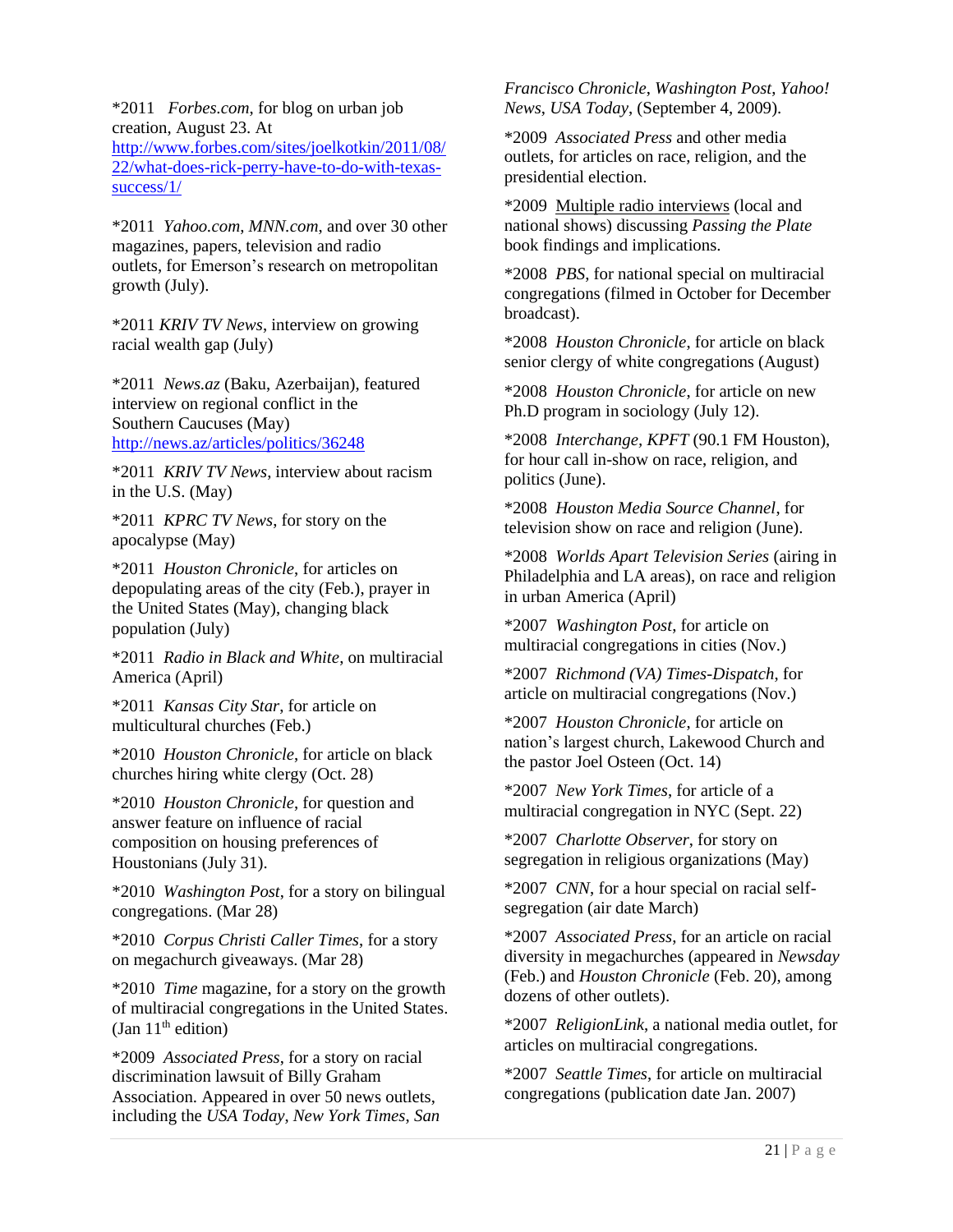\*2007 *WBAI radio*, New York City, for report on our research on white parental education and racial segregation (air date: Jan 9<sup>th</sup>)

\*2006 *Atlanta Journal-Constitution*, for article on declining Sunday evening religious services (publication date Sept. 2006)

\*2006 *Akron Beacon-Journal*, for article on black-white congregational division in Episcopal denomination (publication date Sept. 2006)

\*2006 *Dallas Morning News*, for feature article on multiracial congregations and book People of the Dream. Article reprinted in over 30 newspapers nationwide (publication date July 2006)

\*2006 *KPFT* (Houston) for Call-in Show on Houston's Racial and Religious Diversity (August 21)

\*2005 *CBS Evening News*, for piece on Evangelical Marketing (spring)

\*2005 *Chicago Tribune*, for article on Christianity and race (June 4, 2005)

\*2005 *New York Times*, for article on the significance of black Baptist denominational leaders meeting (publication date March 2005)

\*2005 *Milwaukee Sentinel*, for feature story on multiracial congregations nationwide and in Milwaukee ("Worship in Living Color, March 27, 2005).

\*2005 *Chicago Sun-Times*, for article on racial division among Christians (One Faith, One Bible – but Two Races, Feb. 14, 2005).

\*2004 *Washington Post*, for story on Minority Clergy in White Congregations. (April 4, Page A01)

\*2004 *Christianity Today*, for cover story on *United by Faith* (April. 2005)

\*2003 *Voice of America*, feature on benefits of a panel study of religion and race (week of Sept. 22, 2003).

\*2003 *Forbes* magazine, for article on megachurches (publication date unknown).

\*2003 *Atlanta Constitution*, for an article on integrated congregations and the racial reconciliation movement. (April 20, 2003)

\*2002 *New York Times*, for article on race and religion and Bob Jones University (publication date unknown)

\*2002 *Associated Press*, feature article on Asian American congregations and desire to be Pan-Asian and interracial. (Jan 20,2002)

\*2002 *Religion News Service*, for feature article on racially integrated congregations (appearance date unknown)

\*2002 *Dallas Morning News*, for feature article on multiracial congregations (publication date unknown)

\*2002 *Milwaukee Sentinel*, for feature article on multiracial congregations, (May 2002).

\*2002 Numerous local newspapers, for information ranging from race relations to religion in the U.S.

\*2001 *National Public Radio*, for feature on the role of religion in the historical creation of racism in the United States (aired September 2, 2001).

\*2001 *The Los Angeles Times*, for article on multiracial congregations (appeared May 27, 2001).

\*2001 *Christian Science Monitor*, for article on multiracial congregations (appeared Sept. 12, 2001).

\*2000 *The Chronicle of Higher Education*, for feature article on recent research on Evangelical Christians in the U.S.

\*2000 *Philadelphia Inquirer*, for series on black-white relations in American churches.

\*2000 *Houston Chronicle*, for article Sept. 24, 2000 article on notifying citizens about sex offenders living in their neighborhood.

\*2000 Numerous local newspapers, for information ranging from race relations to crime issues to religion in the U.S.

\*2000 *The Christian Century*, for article on multiracial congregations (Feb. 28, 2001).

\*1999 *USA Today Weekend*, for article on mixed-race churches.

\*1999 *New York Times*, for article on church integration.